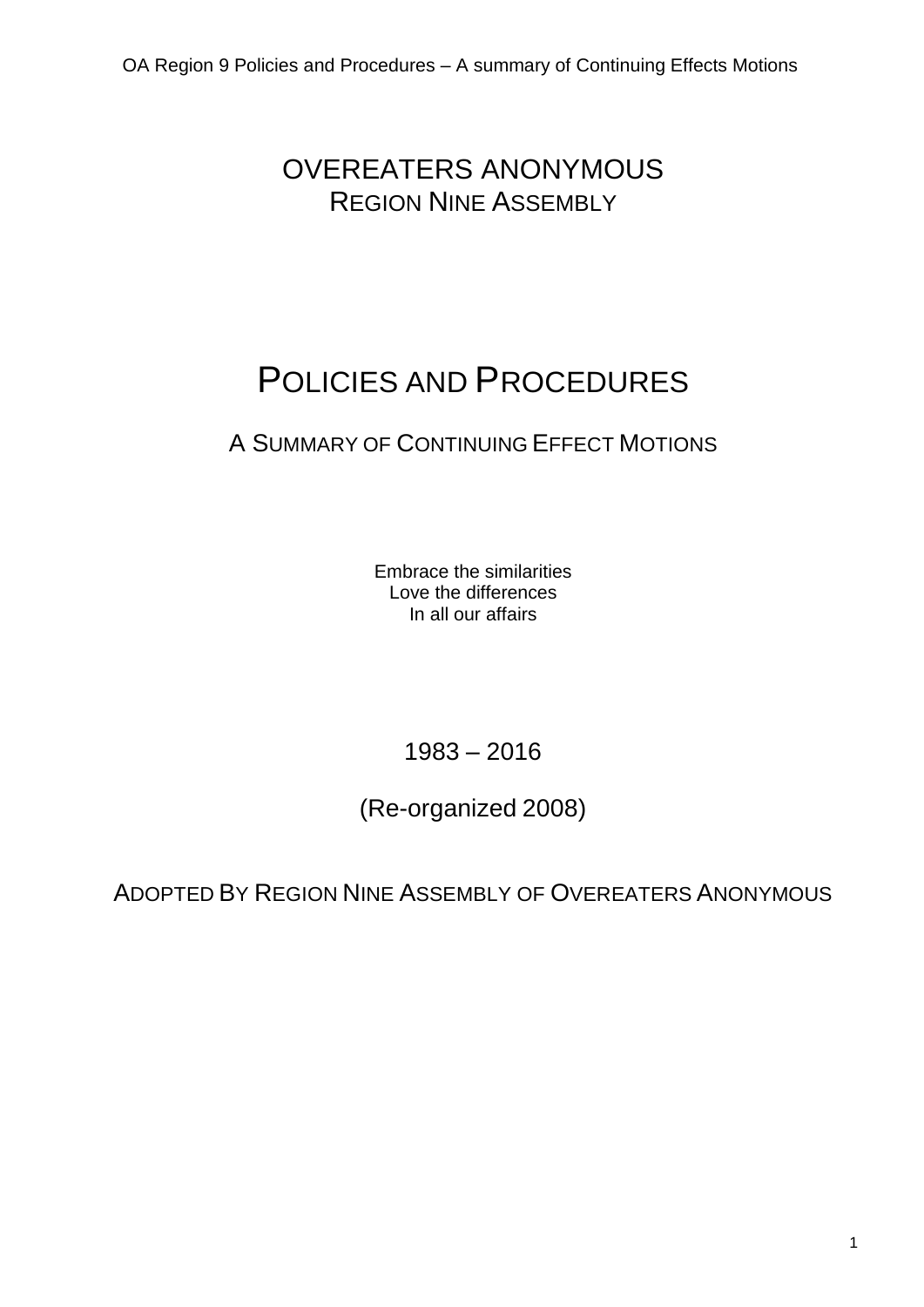## TABLE OF CONTENTS

|                                                               | <b>Section</b>                          | Page |
|---------------------------------------------------------------|-----------------------------------------|------|
| I.                                                            |                                         | 3    |
| Ш.                                                            | Board Positions and Duties              | 4    |
| Ш.                                                            |                                         | 8    |
| IV.                                                           |                                         | 9    |
| V.                                                            |                                         | 9    |
| VI.                                                           |                                         | 14   |
| VII.                                                          |                                         | 15   |
| VIII.                                                         |                                         | 15   |
| IX.                                                           | World Service Business Conference & WSO | 15   |
| X.                                                            |                                         | 17   |
| XI.                                                           |                                         | 17   |
| XII.                                                          |                                         | 17   |
|                                                               |                                         |      |
| <b>Appendix A</b> – Procedures and Suggestions for Hosting R9 |                                         |      |

## REGION NINE POLICIES AND PROCEDURES MANUAL

Assembly and Convention…………......................................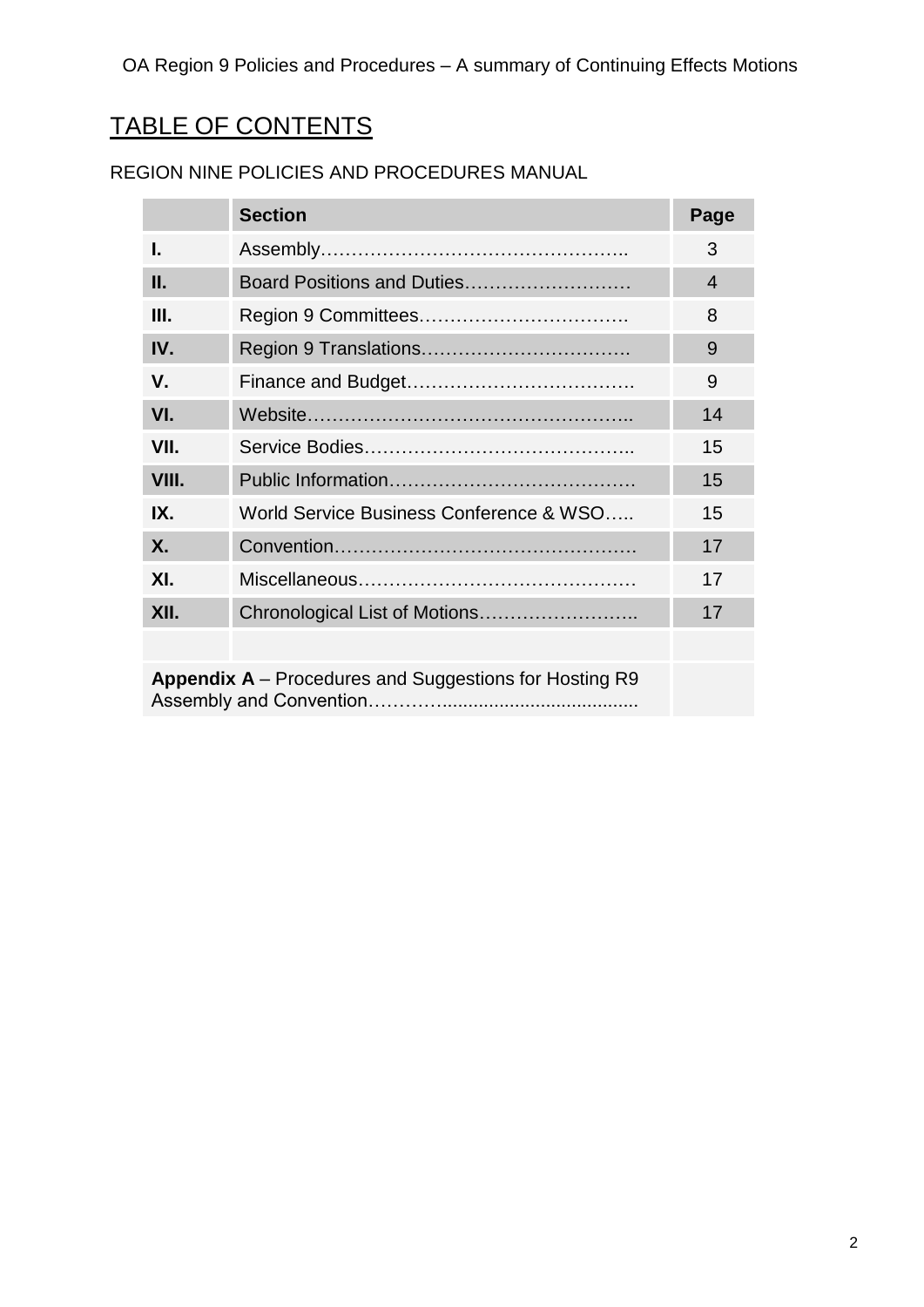## **I. Assembly**

#### STATEMENT OF PURPOSE

The primary purpose of the Region 9 Assembly is the same as that of all OA service – to carry the OA message to the still suffering compulsive overeaters, wherever they live and whatever language they speak. In fulfilling our purpose, we should ever strive to achieve worldwide OA unity and common policies among all countries. With love and tolerance as our code, together we can do what we could never do alone. (1983a)

DURATION OF ASSEMBLY

That Assembly be extended to two full days. (1989b)

#### REGISTRATION FORMS

Move that Region 9 adopts the following forms:

- 1. Officer and Committee Chairs
- 2. Representative Registration. (1995m)

#### ORIENTATION SESSION

At each Assembly there will be an orientation session. The aim being to give representatives (particularly first time representatives) a general overview of the processes of the Assembly. (1997a)

#### LOCATION & ELECTION OF ASSEMBLY

The annual Region 9 Assembly will be held within Region Nine. (1999b)

The hosting service body for the regional Assembly and Convention shall be elected two years prior to running the event. (2009b) If no host comes forward then an Ad Hoc committee consisting of the Region 9 Board and three other selected Region 9 members is to decide the arrangements for the Assembly and/or Convention for the coming year. (2016c)

#### REGISTRATION FEE FOR ASSEMBLY

Move to charge 50€/£33 or equivalent registration fee for the Region Nine Assembly, payable upon registration at the Assembly. (2006d)

#### BYLAWS

Representatives are asked to bring their own copies of Bylaws to Assembly. (1989a)

#### REPRESENTATIVE ADDRESSES ON ASSEMBLY MINUTES

Addresses are to be provided on the contact list attached to the assembly minutes. Any person not willing to have their address published, should advise the secretary at the Assembly, who will not publish their address. (1999a)

#### **VITAL LINK**

Move to approve the newly revised R9 Vital Link. (2004a)

#### AUTOMATIC REMOVAL OF OUTDATED POLICIES

Automatically remove outdated or completed Region 9 Assembly policies from the Policies and Procedure manual (2006a)

#### LIAISON WITH SERVICE BODIES NOT REPRESENTED AT ASSEMBLY

The Assembly will divide up the list of IGs and NSBs not represented at the Assembly amongst the representatives who are in attendance at the assembly. Each representative will be responsible for undertaking liaison activity with the SB they have adopted. Each representative will then submit a written report to the Region 9 12th Step Within Committee within 6 months of the Assembly (2014g). The 12th Step Within Committee will then log these responses and continue to try to encourage contact with service bodies not represented at assembly (2010a).

#### ORGANISATION OF THE P&P MANUAL

The P&P shall be organised with a table of contents followed by the various detailed motions in relevant Region 9 topics / sections and then finalised with a list of detailed motions in chronological order. (2008a)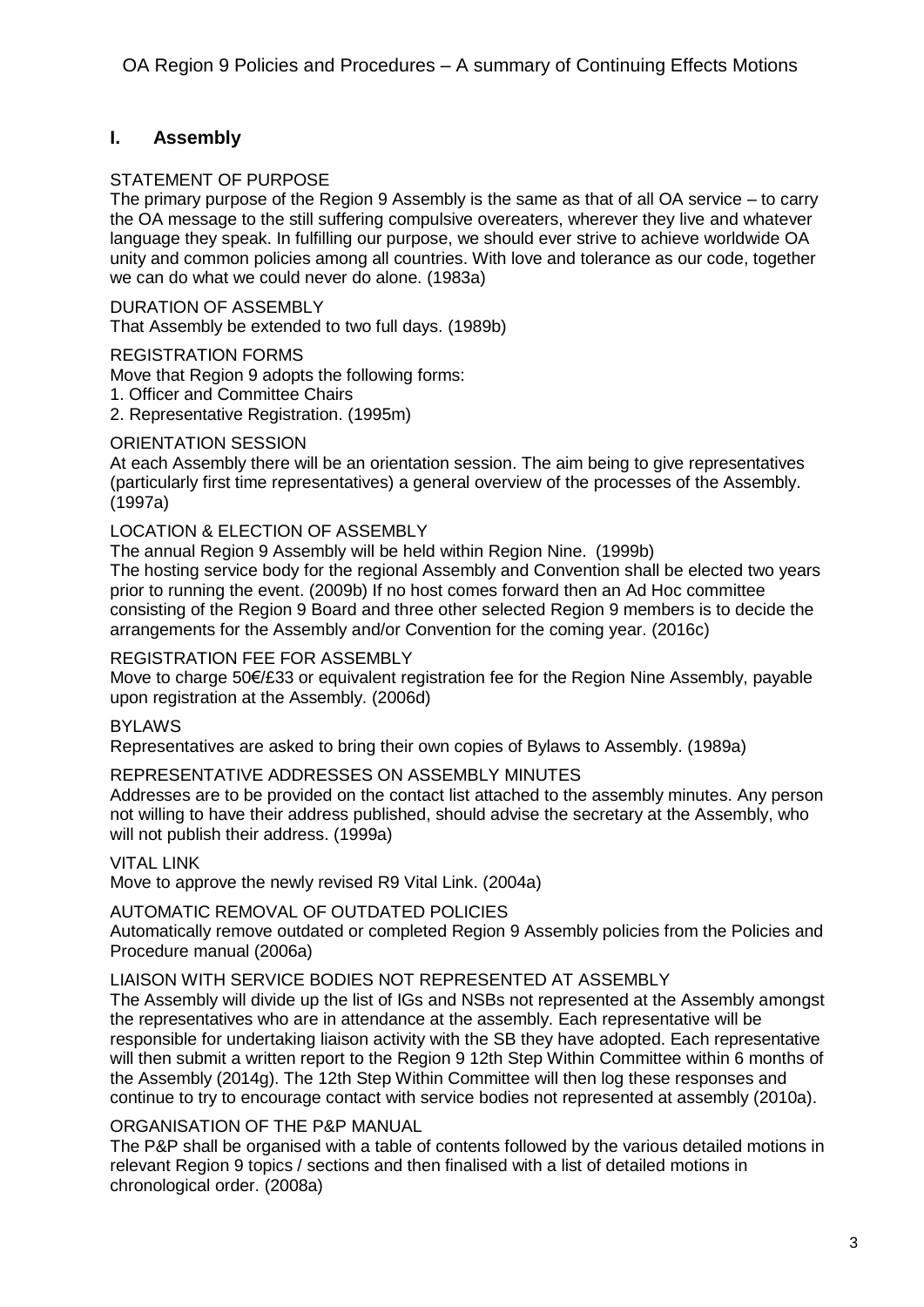## EMERGENCY NEW BUSINESS

In order to qualify as emergency new business any motion must be:

- a) Referring to new business only and not addressing the same issues as other motions brought to the current Assembly;
- b) Of an urgent nature so that not considering the motion immediately would be harmful to the welfare of OA as a whole. (2009d)

REGISTER OF SERVICE BODIES AND ATTENDANCE TO BE INCLUDED IN ASSEMBLY **MATERIALS** 

The Assembly Materials of Region 9 are to include a register of Region 9 countries with details of Intergroups in each country and the current number of groups, also including details of when the Service Body was represented at Region 9 Assembly. (2010b)

REGION 9 TRANSLATIONS LIST TO BE INCLUDED IN ASSEMBLY MATERIALS.

The Assembly Materials of Region 9 are to include a Translations List of Region 9 with details of OA Literature and which languages they have been published in or are being worked on in order for them to be published. (2012n)

PROCEDURES AND SUGGESTIONS FOR HOSTING REGION 9 ASSEMBLY AND CONVENTION (2013a)

To adopt into the Region 9 P & P Manual the document circulated at 2010 Region 9 Assembly (since amended and updated) entitled "Overeaters Anonymous Region 9 – PROCEDURES AND SUGGESTIONS FOR HOSTING REGION 9 ASSEMBLY AND CONVENTION" (2013a)

## **II. Board Positions and Duties**

Move to adopt the following JOB DESCRIPTIONS FOR BOARD AND COMMITTEE CHAIRS as part of our Regional policy and procedure. The R9 Board and Committees need be mindful that the authority for their actions lies within the decisions agreed upon in previous years as contained within the current R9 Bylaws and P&P. Any deviation from these decisions must be brought via a motion and the Assembly of R9 before any action is taken. At all times transparency needs to be uppermost in our minds and actions (2013n).

## **CHAIRPERSON**:

The Chairperson is elected by the Region 9 Assembly for a period of two years and fills a variety of duties:

- Chairs the R9 business assemblies, including preparation of the Agenda.
- Communicates with the different R9 officers and committees during the year.
- Attends functions within the Region, where budget allows, or at the expense of the country hosting the OA event (2013b).
- Represents R9 at the World Service level, including at the WSBC.
- Represents R9 in the Board of Trustees (BOT) and Region Chairs Committee (RCC). (2015a)
- Participates in the Region Chairs Committee (RCC), and attends RCC face-to-face meetings when possible. (2013g)
- Works with the R9 Trustee on some of the issues directly concerning the Region.
- Chairs the R9 Board.
- Is responsible for ensuring that the Assembly invitation and associated necessary documents are sent to all registered service bodies and officers of Region 9. An Officer Nomination form is sent to each Intergroup and Representative in an election year.
- A bid form for hosting a R9 Assembly to Intergroups and Representatives on election year.
- Facilitate Service, Traditions and Concepts (STC) workshops when and where possible within Region 9 (2012r)

#### **TREASURER**:

The Treasurer is elected by the Region 9 Assembly for a period of two years and fills a variety of duties: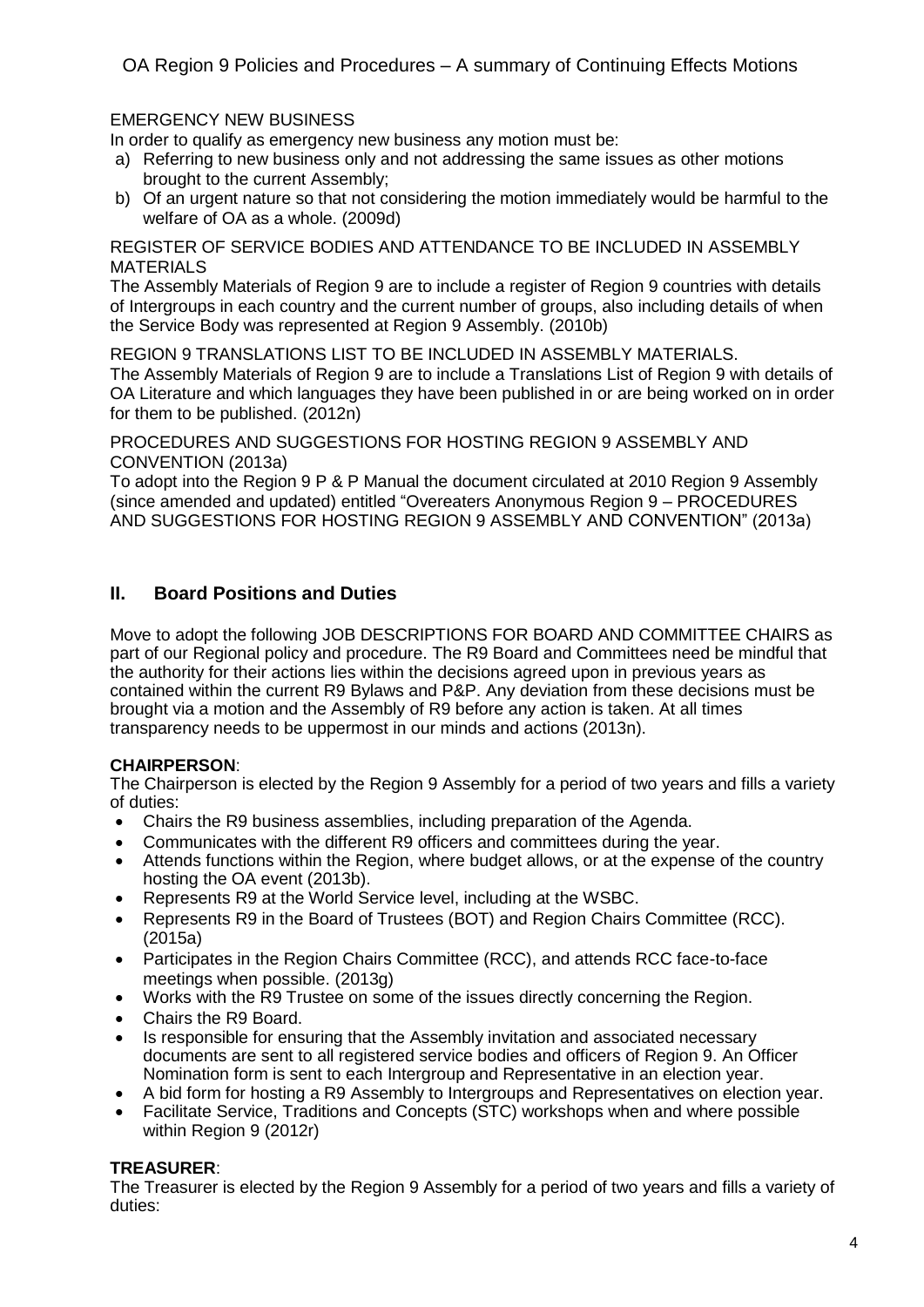OA Region 9 Policies and Procedures – A summary of Continuing Effects Motions

- Chairs R9's Budget and Finance committee.
- Prepares an annual budget for approval of the assembly.
- Maintains records of all Income and expenses incurred by the different activities in the Region.
- Provide an annual report of all contributions received, as well as income and expenses.
- Maintains the R9 bank account and records of monies kept by different functions in other countries (satellite banking).
- Serves on the R9 Board. (1999h)
- Liaises with the Accountant, signatories and the Banker as necessary.
- Facilitate Service, Traditions and Concepts (STC) workshops when and where possible within Region 9. (2012m)

#### **BANKER:**

- The Region 9 Banker is not a Board position, but is a Region 9 member from Great Britain who is elected by the Region 9 Assembly if the Region 9 Treasurer is not from Great Britain for a two-year term in line with the Treasurers term.
- The roles the Banker undertakes can be undertaken by the Region 9 Treasurer if they are living in Great Britain.
- The Banker's service is overseen by the Region 9 Treasurer and works in conjunction with the Treasurer.
- The Banker receives all 7th Tradition Contributions, and sends out receipts in reply (usually by email) and at the same time copies in the treasurer.
- Arranges cheques to be signed and forwarded to the registered Region 9 bank account signatories.
- Is ideally a signatory for the Region 9 bank account.
- Maintains a list of all incoming and outgoing financial transactions of the bank account and sends this to the Region 9 Chair and Treasurer monthly.
- Carries out duties on behalf of the Treasurer.
- Receives, maintains and reconciles the bank statement and ensures the Region 9 Chair, Treasurer and Accountant receive a copy monthly. (2012o) (2013m)

## **SECRETARY**:

The main responsibilities of the Secretary are to produce and email minutes of all Region 9 Assemblies, and maintain updated listing of R9 Intergroups and National/Language Service Boards (2014h). The procedure for this is as follows:

MINUTES OF THE ASSEMBLY:

- 1. The Chair will send out an agenda prior to the Assembly, and will include reminders to all Officers and presenters of topics to bring with them to Assembly a written report for inclusion with the minutes.
- 2. A recording device may be used if required.
- 3. At the R9 Assembly, the Secretary needs to collect copies of all reports to be included with the minutes. It is also necessary that all motions are given to the Secretary in writing. It is important to record the name of the proposer and seconder, and the count of the voting on each motion.
- 4. The time scale for producing the minutes is short, and it is helpful to have copies of all paperwork to be included with the minutes in your possession, when coming home from the assembly, to ensure the minutes are distributed in the timescale set out in the bylaws.
- 5. Please see the ground rules for current wording for Minutes Approval Committee. Email the draft minutes to the R9 chair and the Minutes Approval Committee to check. Once any amendments are made and the Chair and MAC have agreed them all, then the minutes can be distributed. The minutes will include all reports and revised copies of the R9 Bylaws and P&P Manuals if possible.
- 6. The minutes are then distributed to all registered service bodies in R9 and to those members present at the Assembly by email (2013p). A copy is also posted to the website. (2012p)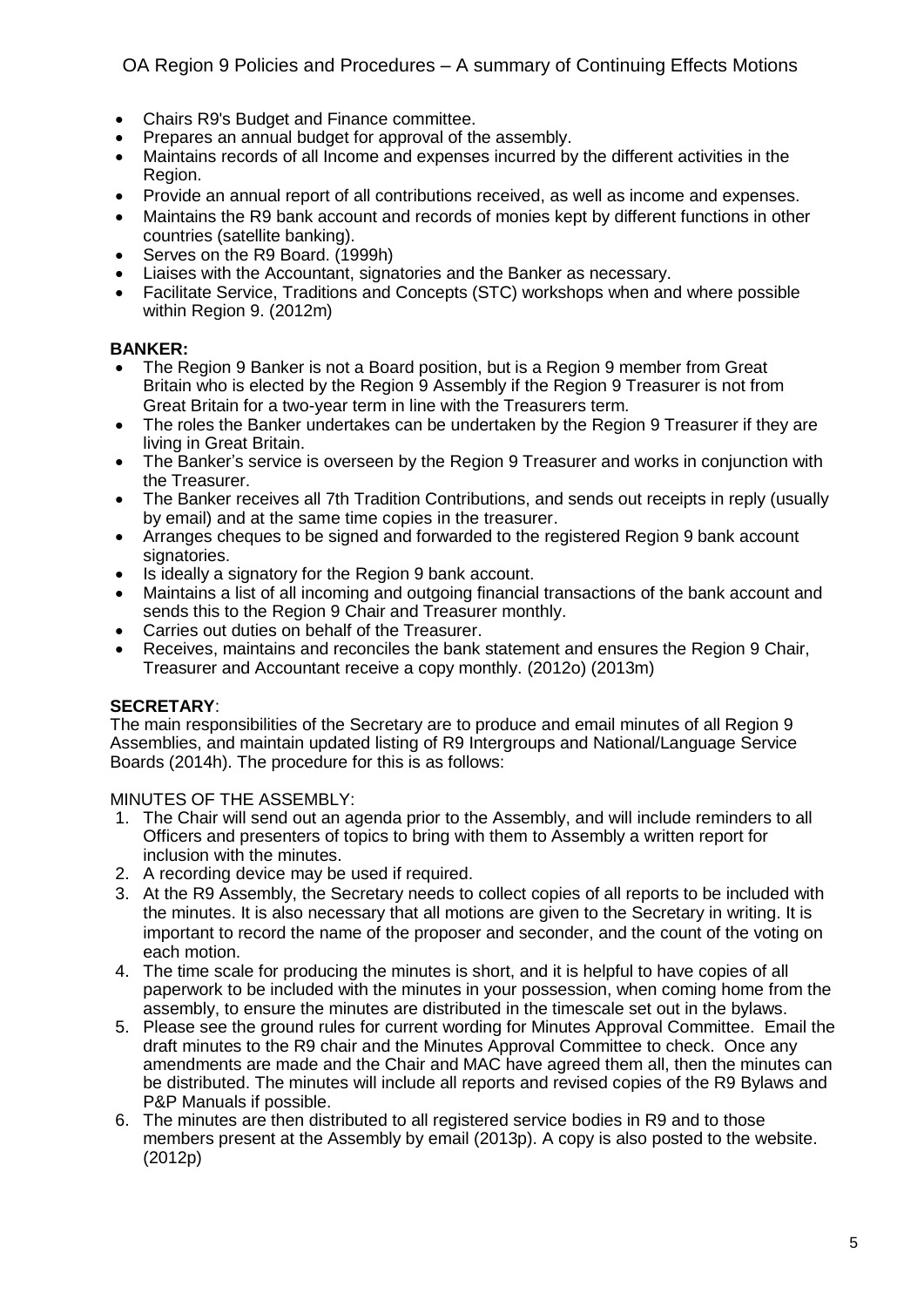The Region 9 Minutes will contain:

- Date/Time and place of Region 9 Assembly,
- Names of Officers,
- Number of representatives present,
- Record of action taken on the minutes of the previous meeting,
- The exact wording of each motion as it was voted on, and whether it passed or failed,
- The maker's name,
- If the vote counted, the count should be included,
- Any notice given at the meeting.
- Points of order and appeals,
- Committee reports.

A note that the revised version of Region 9 Bylaws and P & P can be obtained from the Region 9 web site or can be requested from the Region 9 secretary. To avoid confusing the Minutes with other Region 9 Assembly materials, they will be called Region 9 Minutes. (2005a)

#### UPDATE OF LISTS

Another duty for the Secretary is to see that an up to date list of all R9 Intergroups and National/Language Service Boards is emailed periodically to each R9 officer.

- This is compiled from information which the Intergroups may send directly to the Secretary and also from the information which the World Service Office sends directly to the Secretary.
- The World Service Office will send a list of all Intergroups and meetings in R9 to the Secretary periodically, as well as all enquiry letters they may have received.
- The letters are forwarded to the Outreach chair who will send off letters welcoming new meetings. It is helpful for the Secretary to inform the R9 Trustee or Chair of new Intergroups forming in the Region.
- It is useful to keep in contact with the R9 Chair on a regular basis. (1999h)
- Move that reports and documents be delivered to the registered representatives prior to Assembly. (2002h)
- Addresses are to be provided on the contact list attached to the assembly minutes. Any person not willing to have their address published, should advise the secretary at the Assembly, who will not publish their address. (1999a)

## UPDATING OF OTHER R9 DOCUMENTS

The Secretary will periodically check and update various R9 documents e.g. Vital Link, where necessary.

## **WORKSHOPS**

Facilitate Service, Traditions and Concepts (STC) workshops when and where possible within Region 9. (2012p)

## **TRUSTEE:**

Motion adopted for proposal as an amendment to WSBC bylaws "An applicant for R9 Trustee shall live in R9 and also have at least one year's service on the board or committee level of the R9 assembly." (1991k)

## **PARLIAMENTARIAN**:

The Parliamentarian is appointed by the R9 Chair to assist the Chair at the R9 Assembly in the smooth running of the business. The Parliamentarian has no opinion on any of the issues under debate but will help to guide the Chair and representatives present of Robert's Rules of Order, the R9 Bylaws, Ground Rules and Traditions. The costs of travel and accommodation are to be agreed in the budget of the year prior. (2012a)

#### **REGION 9 REPRESENTATIVE**:

A Region 9 Representative is an OA member chosen by an Intergroup/NSB/LSB/unaffiliated group meeting within Region 9 to be its representative during the Region 9 Assembly, and to carry out all the associated tasks of a liaison between the Assembly and the represented group.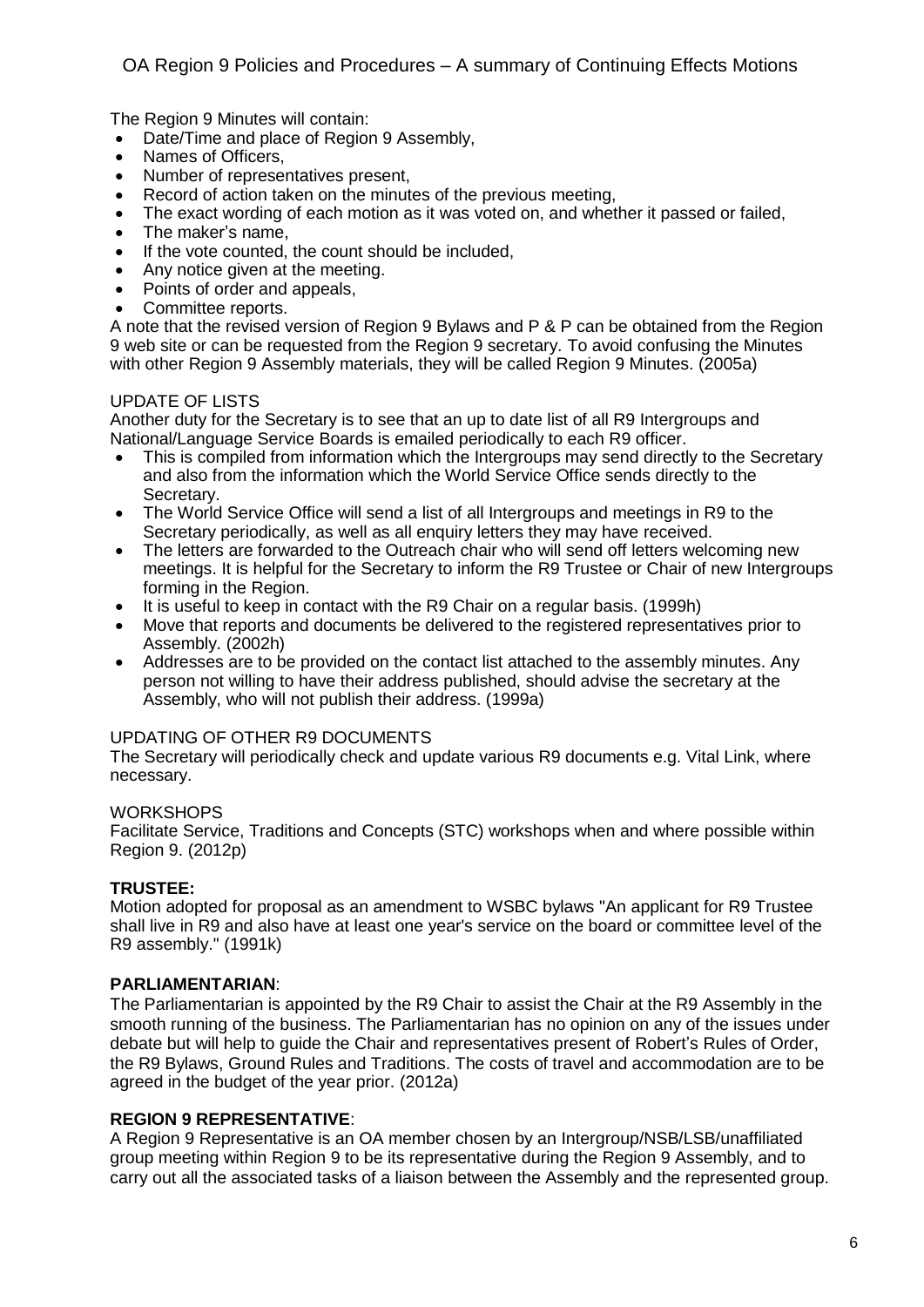Groups are encouraged to choose their representatives for a 2 or 3 year period, so that the representative is able to learn the Assembly procedures and stand for regional elections.

1 According to the Region 9 Bylaws Article IV, Section 2f and Section 2(II)c, a representative of an unaffiliated group may be granted a voice and even a vote if and only if this is approved by the majority of the Assembly.

The group might decide to send its representative to the Region 9 Convention as well.

- 1. Registration for the Assembly/Convention.
	- After the Assembly/Convention details have been decided upon by the hosting group and sent out to service bodies by the Region 9 Secretary, it is the responsibility of the representative to:
	- Register for the Assembly with the Region 9 Secretary (using the form provided by the Region), taking care to do so before the registration deadline stated on the form. If the representative wishes to participate in the Convention, they should register for that event following the instructions provided by the hosting service body.
	- In addition to that, the representative can ask the region for financial assistance, in case the cost of participating in the Assembly prove to be too high for their service body to cover.
	- The request has to be made within 2 months after receiving the Assembly invitation. Note that the funds allocated for representative assistance are limited and there is no guarantee that the support will be granted to all those applying.
	- Book Hotel Accommodation the representative may choose to stay at the place where the Assembly and Convention are held (details will be provided by the Region), which usually proves the most convenient option, but if they wish, they may also find a different place to stay.
	- Organise and book the travel arrangements.
- 2. Receive the Assembly Materials Binder before the Assembly.

Materials relating to the business that is to be carried out during the Assembly will be sent out before the Assembly takes place. The representative should read those materials (they will include information on the motions that are to be voted upon) and, if possible, discuss them with the service body they represent. The service body has the right to instruct its representative according to the way they should vote. However, as new information and amendments to the motions may appear during the Assembly, most service bodies allow their trusted representatives to make the final decision as to the voting during the Assembly itself.

3. Committee Participation.

The representatives are encouraged to join one of the following Region 9 committees: Budget and Finance, Public Information (2012b), Bylaws, Electronic Communications, Literature and Translations, (2012q) Twelfth Step Within. Although committee meetings take place during the Assembly, in most cases members are required to work for the committee throughout the year.

4. Assembly Participation.

The representative is to attend all of the business sessions of the Assembly in order to vote and participate in the debates.

5. Standing for Elections

During every Assembly, elections for positions of Committee Chairs and members of Region 9 Board are held (see Region 9 Bylaws, Article VII, Section 3 and Article IX, Section 3). A representative that feels willing to serve at region level is welcome to put themselves forward as a candidate. They may want to discuss such a decision with the Region Chair and their sponsor.

6. Reporting back to the Service Body.

The representative is supposed to report the matters discussed by the Assembly back to their service body. The report should also cover the Assembly workshops, as well as any ideas and goals for the future. The form of this report is up to the representative and their service body. Many representatives prepare written reports and present them during workshops.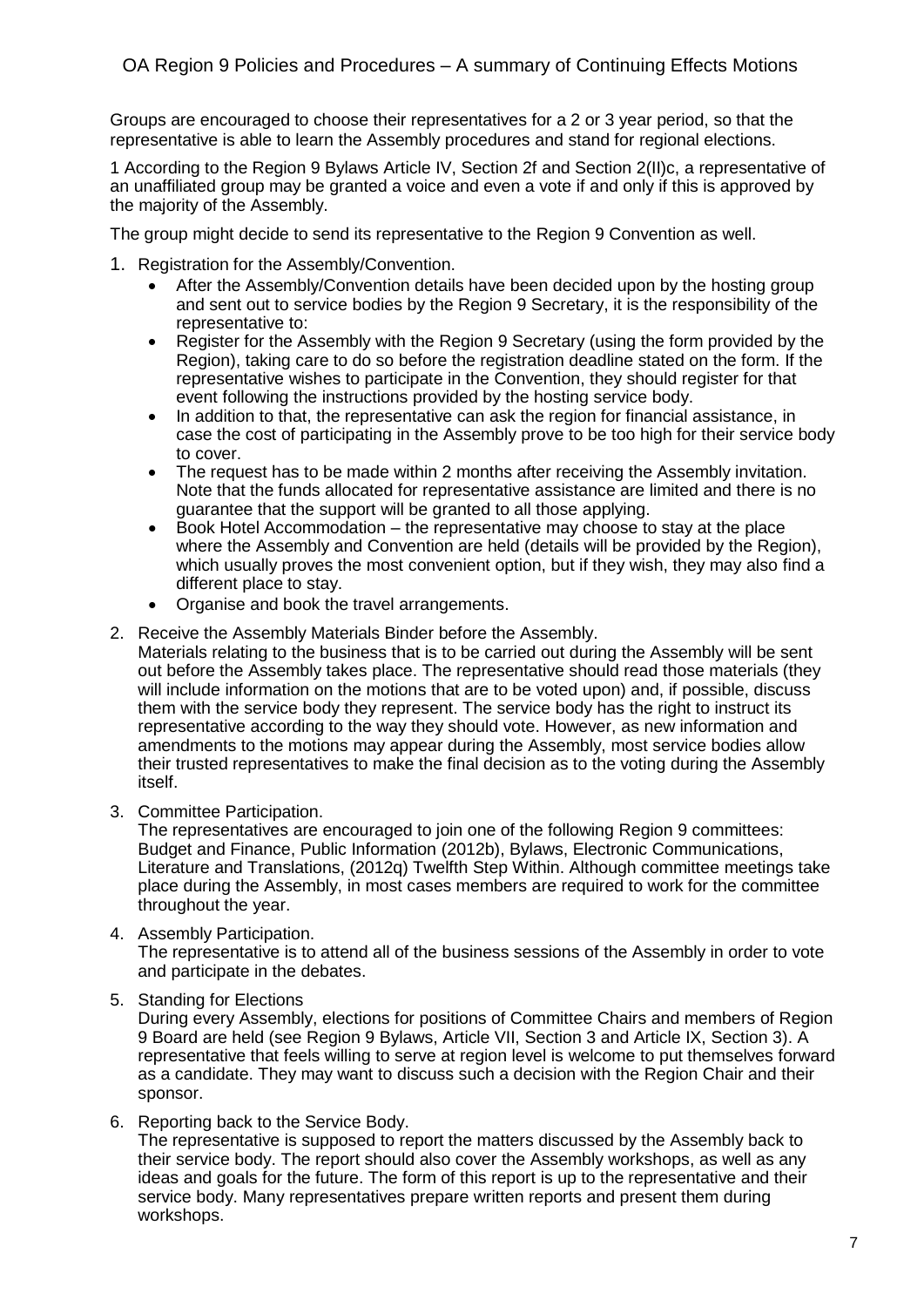7. Hand your service to the next representative.

Encourage your group to choose its next representative a year before your term is due to end. During that year, allow the person chosen to have a closer look at your work and assist them when their term begins. (2010d)

## **III. Region 9 Committees**

#### COMMITTEES RELEVANT FOR REGION 9

The following committees will operate: Budget and Finance, Bylaws, Electronic Communications, Literature and Translations (2012q), Twelfth Step Within (2008j), Public Information (2012b).

LITERATURE AND TRANSLATIONS COMMITTEE (2012q)

Will be the center for information flow about translation and printing of OA material, both for matters of policy and of process. (1997b)

#### ELECTRONIC COMMUNICATIONS

Will be the centre for information flow about electronic communications, both for matters of policy and of process. (1997b)

#### TWELFTH STEP WITHIN

The purpose of this committee is to offer support and guidance to new and existing groups and service bodies. (2008j)

#### PUBLIC INFORMATION

Will help OA groups and service bodies to spread the word about OA's program of recovery to professionals, media and the public through attraction not promotion in the area covered by Region 9.

#### BUDGET AND FINANCE

Will deal with all financial and budgeting matters relating to OA R9.

#### BYLAWS

Will maintain and update the R9 bylaws and the Policy and Procedure manual, will assist in wording and review all bylaw amendments and new business motions that are to be presented to the assembly. (2012c)

The Chairperson of the Bylaws Committee is elected at the R9 Assembly and serves for a period of two years with the option of being re-elected for a further two years. The duties would include:

- Chairing committee meetings and reporting back to the R9 Assembly and Board when appropriate
- Ensuring that the Secretary gets written Bylaw reports at the beginning and end of Assembly
- After the revised Bylaws and P & P Manual have been checked, furnishing the Chair, Secretary, Treasurer and Web Committee Chair with an electronic of the up-dated Bylaws and Policy & Procedure Manual in time to have these available on the web site at the same time as the minutes of the Assembly (in accordance with Region 9 Bylaws Art VII S2 Duties 2 – within 45 days of the Assembly). (2008h)
- Sending a printed copy of all proposed Bylaw Amendments to the Chair of the Board to be included in the mailing with the Agenda for Assembly.
- Gathering an active committee to work throughout the year, reviewing the Bylaws and preparing new or revised motions where necessary. These members may be from anywhere within R9 but it is vitally important to encourage people from the Chair's local Intergroup who will be at hand to do the practical work.
- To update the P&P Manual annually. While updating the manual make any spelling, punctuation or grammatical corrections as necessary so that the intent of the policy is unchanged.
- To ensure that the layout of the document is consistent and clear. (2008g)
- It is helpful to remember that when the Chairperson presents amendments she/he will have to defend them and so it can be helpful to have notes from the committee as to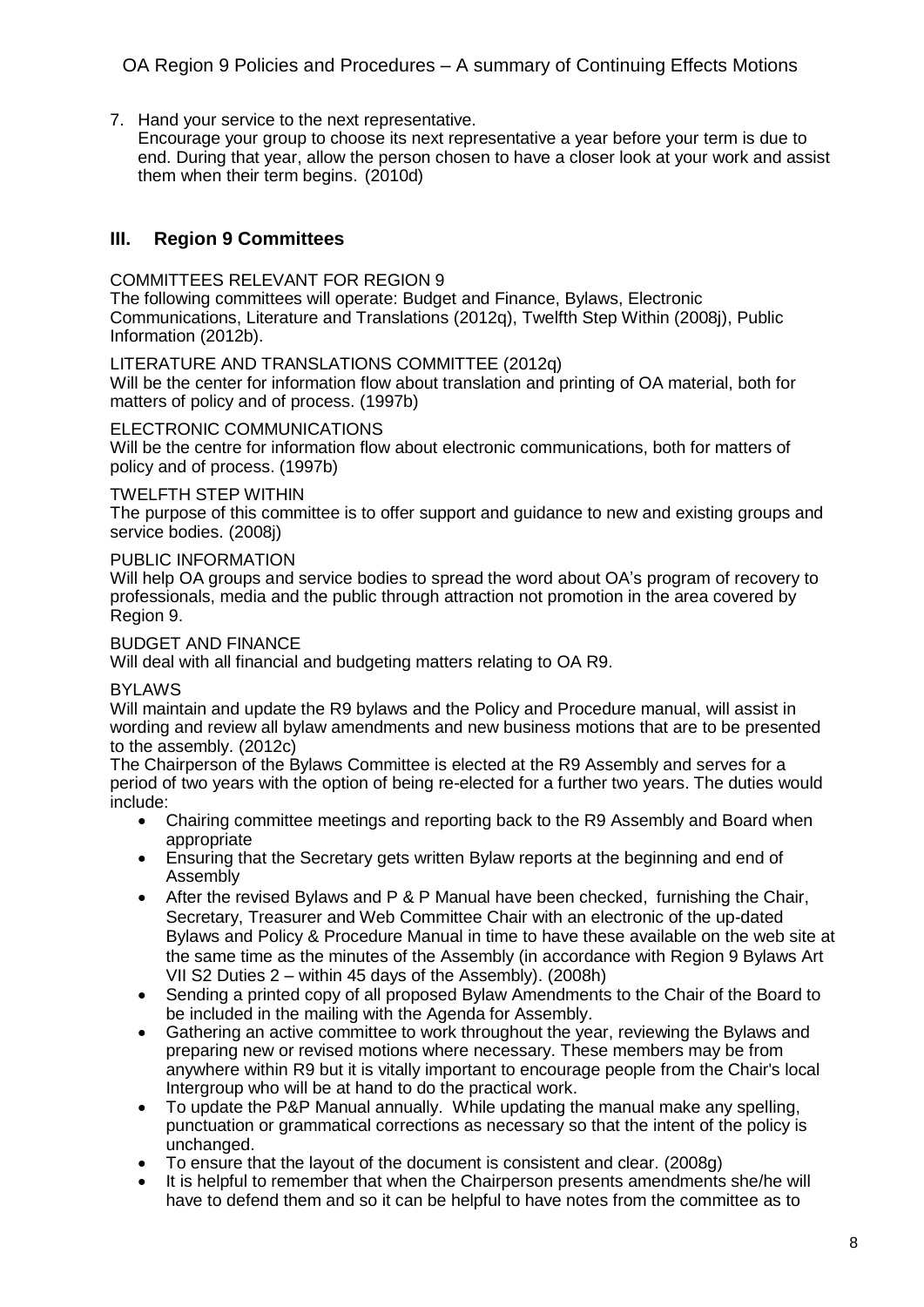intent - one may not always remember why the committee selected a particular wording. (1999h)

SUPPORT OF COMMITTEE CHAIRS

Move that a "Buddy" system be brought into place for committee chairs to support each other in the work they have undertaken for the year. (2002)

## **IV. Region 9 Translations**

ASSEMBLY ASSISTANCE WITH TRANSLATIONS

- The R9 Assembly will assist the Service Boards within Region 9 by helping with any necessary legal work for getting translated literature approved by the WSO. At the assembly; the Literature and Translations committee (2012q) and/or Region 9 Trustee will assist with filling in and explaining the licensing agreement forms to get translated literature approved. (2008k)
- Each year at the Assembly we will set aside time in the agenda for issues regarding translating literature. This may include a workshop and/or assisting with questions regarding translating literature, understanding the different licensing agreement forms, filling in licensing agreement forms, copyright-issues and other issues related to translating literature. (2008n)
- We encourage each non English speaking country to translate at least one piece of literature each year. (2012d)

TRANSLATIONS GUIDELINES

 Region 9 uses 'OA GUIDELINES – TRANSLATION GUIDELINES FOR OA LITERATURE' which is available on the [www.oa.org](http://www.oa.org/) website for the worldwide fellowship of OA (2011b) (2015b)

## **V. Finance and Budget**

FINANCE & BUDGET COMMITTEE STATEMENT OF PURPOSE OA REGION 9 POLICIES & PROCEDURES extracts:-

III REGION 9 COMMITTEES BUDGET AND FINANCE will deal with all financial and budgeting matters relating to OA R9.

The Statement of Purpose of the OA R9 Finance and Budget Committee is to consider the regions financial matters, having regard to the fact that Region 9 ought to be fully self-supporting and that the region's assembly is reliably informed so as to make the best decisions in using its funds efficiently to carry the message within the region and also consider OA as a whole and thus to contribute an adequate amount to our WSO.

The Committee will act within all of the OA Traditions as well as act with integrity and transparency. The R9 Board needs to be aware of the various financial policies so that where it affects their role, they can act accordingly.

#### **1. REGION 9 BOARD MEMBERS REIMBURSEMENT / REGION 9 DELEGATES REPRESENTING REGION 9 AS A WHOLE (2015e)**

- Region 9 chairman to attend every World Service Conference. (1989h)
- To fund all Region 9 officers to attend R9 assembly. (1999k)
- R9 board members are being reimbursed for travel expenses, accommodation and food when attending the R9 A&C and WSBC. Basically, every board member is encouraged to choose the least expensive way that works when it comes to travel/ accommodation/ food.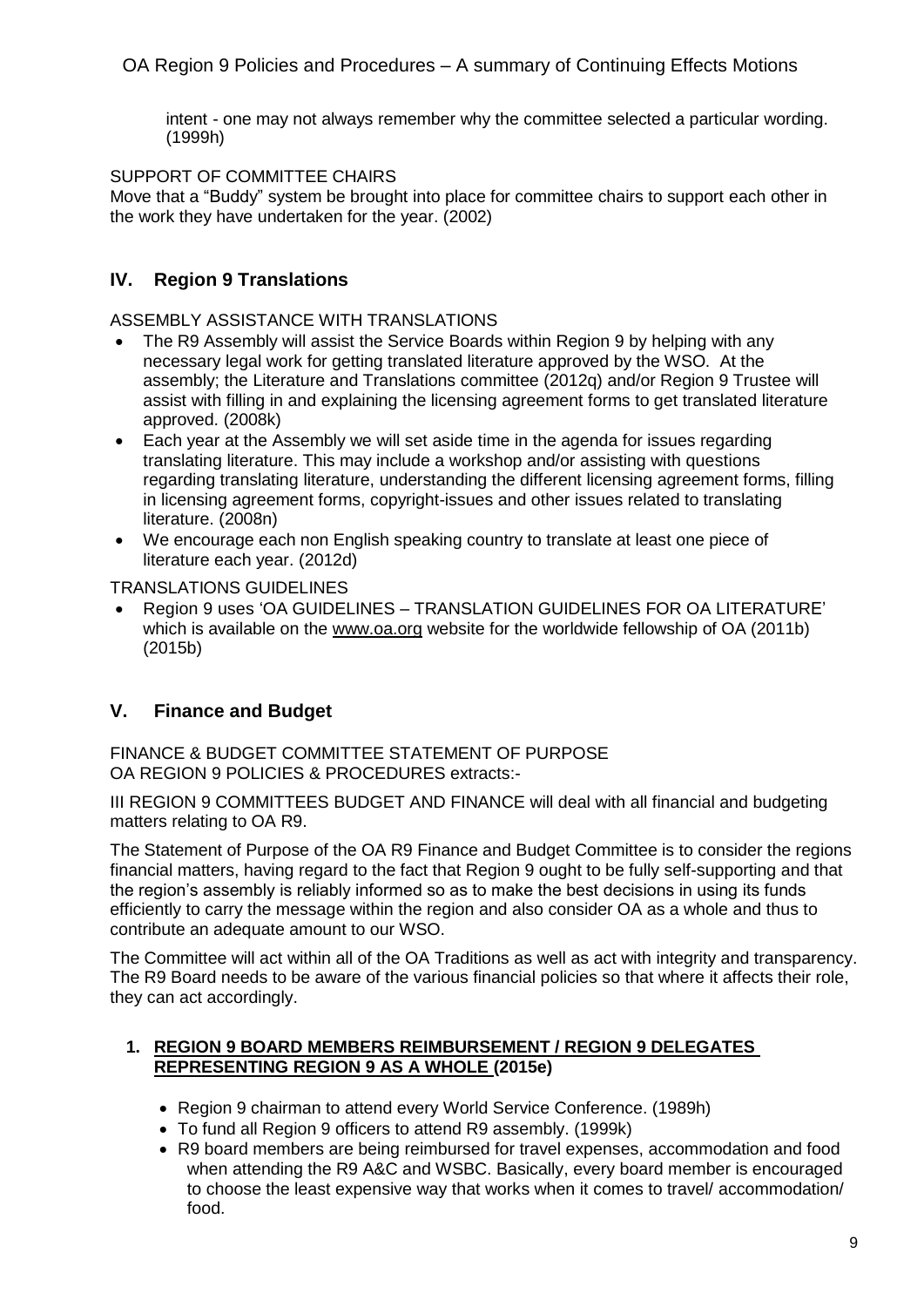## 1.1 R9 A&C:

The R9 assembly starts on a Wednesday afternoon and board members will be reimbursed for accommodation starting Wednesday night. However, when a board member has a long trip and maybe even a change of time zones, the board may decide, prior to the Assembly, to reimburse that member for an additional night (Tuesday night) in order to settle in properly. Food is usually included in the accommodation fee, however, if this is not the case, the board members will be reimbursed for three meals a day.

#### 1.1.1 A Representative acting as 'stand in' for one of the board members:

In case a board member (secretary or treasurer) cannot perform their duties at the R9 assembly, a representative will be asked to step in. If the representative in question does not receive funding from their service body, he or she will be reimbursed for travel expenses, and accommodation and food for the duration of the assembly.

#### 1.1.2 A Visitor acting as 'stand in' for one of the board members:

In case a board member (secretary or treasurer) cannot perform their duties at the R9 assembly, a visitor may be asked to step in. If the visitor in question does not receive funding from their service body, he or she will be reimbursed for travel expenses, and accommodation and food for the duration of the assembly.

#### 1.1.3 An OA member (who is neither a representative nor a visitor) acting as a 'stand in' for one of the board members:

In the event that a board member (secretary or treasurer) knows, prior to the R9 A&C, that he or she cannot attend the assembly the R9 board may ask an OA member to step in. The OA member in question needs to meet the abstinence requirements and the service requirements according to the R9 Bylaws and will be reimbursed for travel expenses, and accommodation and food for the duration of the assembly.

#### 1.1.4 Parliamentarian at the R9 A&C

The Parliamentarian will be reimbursed for travel expenses, and accommodation and food for the duration of the assembly.

## 1.2 WSBC:

The WSBC starts on a Monday; in order to settle in properly and considering the different time zones, R9 board members will be reimbursed for a total of seven nights starting with the Sunday night. Breakfast may be included in the room fee, so the board member will be reimbursed for two additional meals per day (lunch and dinner). The same reimbursement rules apply if the R9 board is sending an OA member other than the secretary or treasurer to WSBC to represent R9 as a whole.

#### 1.3 Treasurer's Duty:

Approximately six months prior to every assembly/conference, the treasurer informs the R9 board members and parliamentarian about the current reimbursement situation. Also, it is the responsibility of the treasurer, to inform those representatives of the R9 Assembly & Convention who receive financial assistance of the details. If there is a 'stand in', it is also the Treasurer's duty to inform this person of the current reimbursement situation (2013i).

## **2. FINANCIAL ASSISTANCE FOR REPRESENTATIVES TO REGION 9 ASSEMBLY** (2015f)

- 2.1 Financial assistance be granted to representatives of Region 9 service bodies and R9 Committee Chairs travelling to Region 9 Assemblies.
	- 2.1.1 Draft claim form approved (1985b) (2013k) that the mailings to all member groups and Intergroups as in article 5(ii) of the Bylaws, shall include applications for assistance.
	- 2.1.2 This application form will also be posted on the R9 website.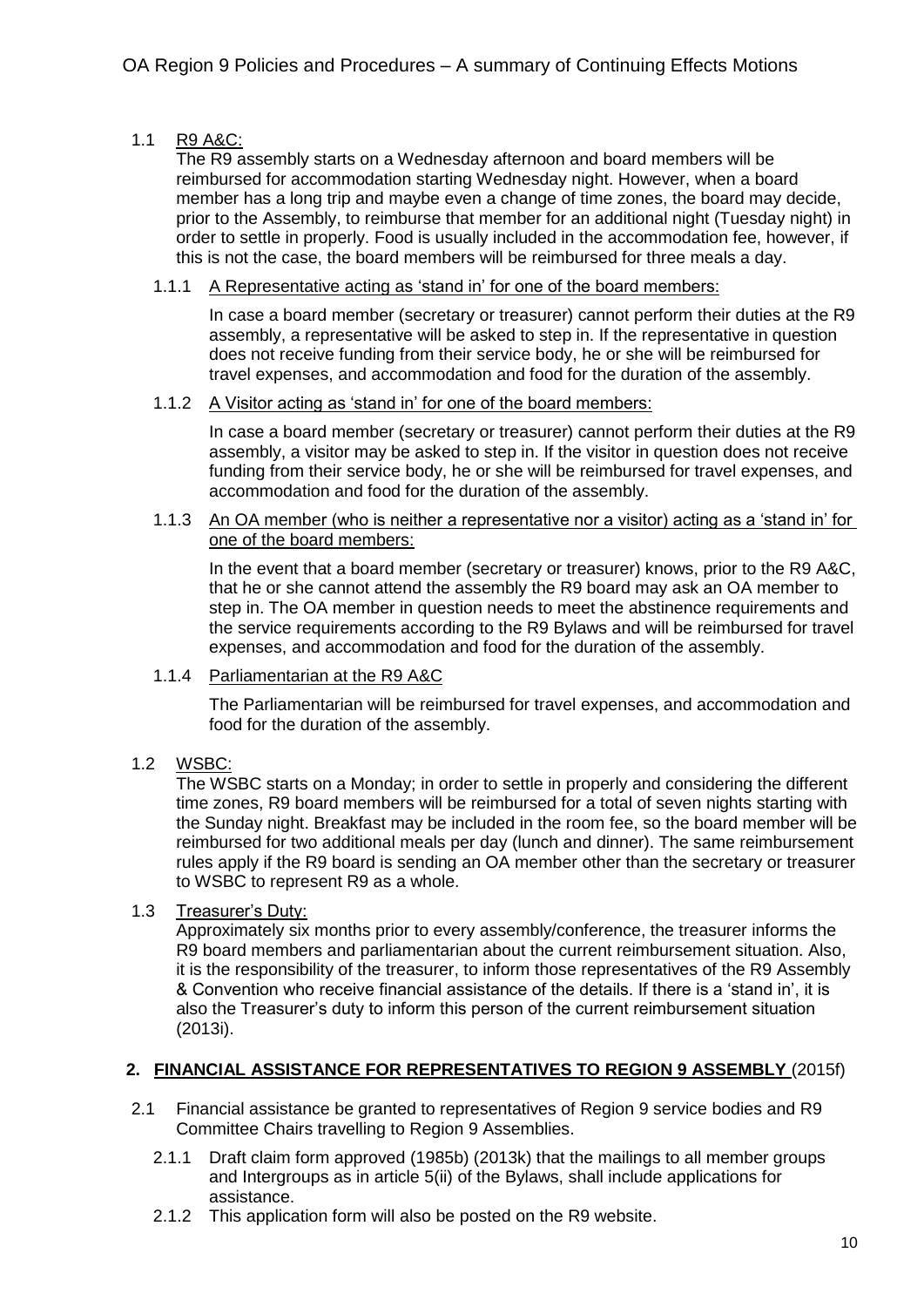- 2.1.3 Completed application forms will be submitted to the R9 Treasurer at least 3 months prior to the date of the Assembly. (2012g)
- 2.2 It is required that the service bodies requesting such funds attach to the application form for assistance – the latest financial summary of the service body and that they give details of any funding for attendance at Region 9 Assembly from elsewhere. The Region 9 Board are authorized to consider (by email) those applications (2012g) having regard to the funds agreed in the budget by the Assembly (2014c).
- 2.3 The Assembly resolves that priority for financial assistance for Regional representatives travelling to the R9 Assembly will be given to those IGs and NSBs that:
	- 2.3.1 Cannot afford to fund a representative on their own,
	- 2.3.2 To those with the greatest distance to travel
	- 2.3.3 And to those attending their first Assembly. (1996h) (2011c).

Payment of this assistance will be at the Assembly itself. (2011c)

## **3. FINANCIAL ASSISTANCE FROM TRANSLATION/PROJECTS FUND** (2015g)

- 3.1 Move to establish a Translation/Projects fund that will include the translation fund money and additional amount of money that will be allocated in the budget for general purposes such as translation, PI, PO etc. (2012s)
- 3.2 After adopting the Budget for Translation/Projects at the Region Nine Assembly, application forms will be sent out with the minutes of the Assembly. The Treasurer will then send a reminder (via the Secretary) to all service bodies by email by 1st December and 1st May. These applications must be sent to the Treasurer by 1st February and 1st July of the following year. The board is authorised to make a decision on the allocation of the Translation/Projects budget by 1st March and 1st August.

Consideration will be given by order of priority as follows: (2012e)

3.2.1 Service Boards applying for:

## **3.2.1.1 Translation Applications**

- (a) who currently do not have anything translated in their language
- (b) are interested in translating The Twelve Steps and Twelve Traditions of Overeaters Anonymous. (amended 2011e)

It is required that the Service Body requesting such funds:

- (c) Include that in the application, a list of material that has already been translated in that language
- (d) List the amount of money received in the past from the WSO and for translation of which OA literature; and if requesting at the present any financial assistance from WSO
- (e) Make a substantive contribution to the cost and give details in the application.

## **3.2.1.2 Project Applications**

(a) Who currently do not have such a project in their own country

It is required that the service body requesting such funds

- (b) Include in that application, a list of projects undertaken in that country previously.
- (c) List the amount of money received in the past from WSO and for which projects; and if requesting at the present any financial assistance from WSO
- (d) Make a substantive contribution to the cost and give details in the application (2014d)
- (e) The appropriate forms are available from the Secretary. (2004f) (amended 2008b)
- (f) The officers will consider the applications and make payments by April 30<sup>th</sup> and September 30<sup>th</sup> (2013d).

## 3.3 REGION 9 APPROVED LITERATURE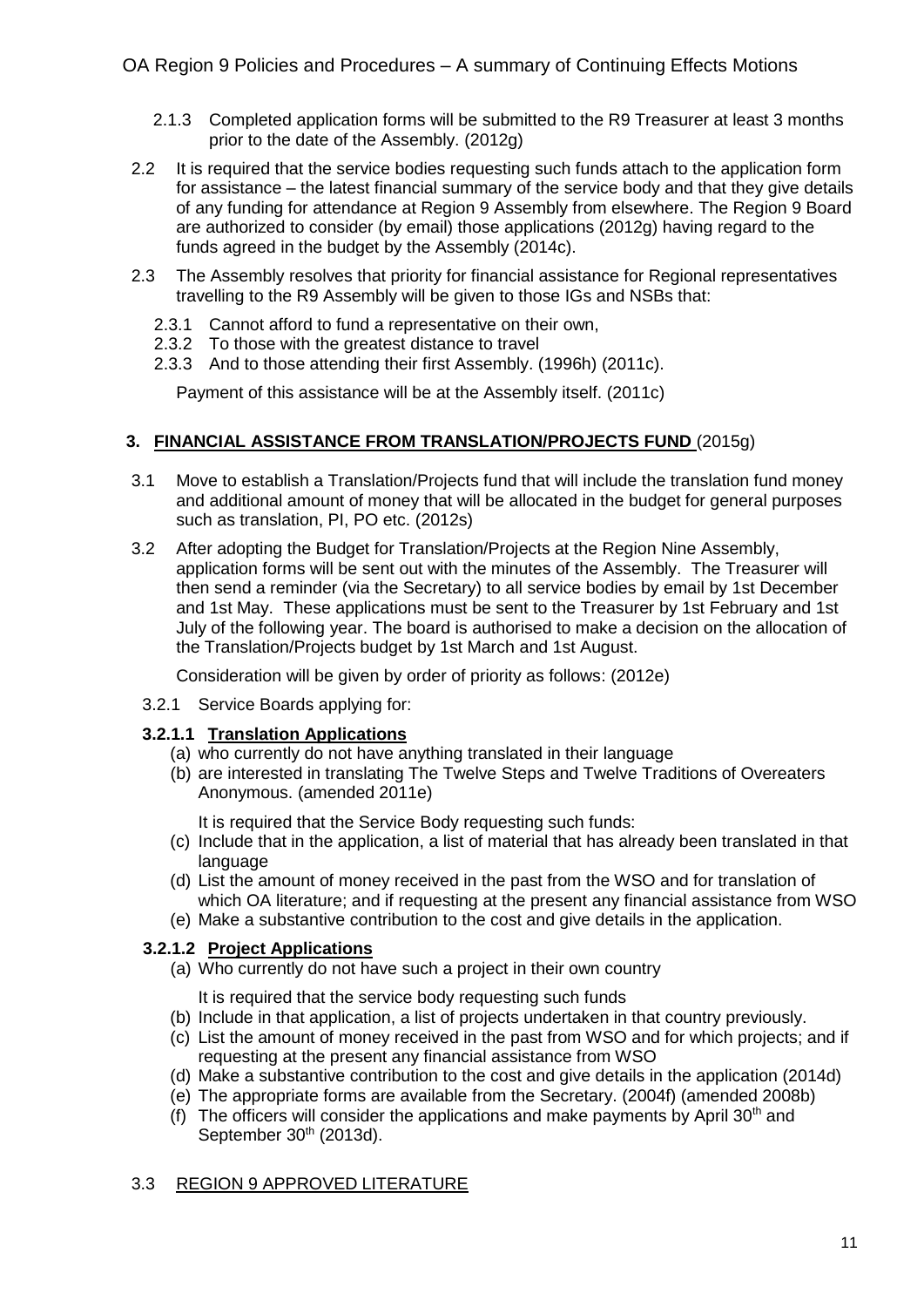Funding assistance for translation is available to service bodies in Region 9 to translate literature and other material that is 'locally approved OA literature', provided that it is approved by the Region 9 Assembly or Region 9 board. (2015h)

#### **4. ORGANISATION OF RECORDS, BANKING AND HOW THINGS WORK FINANCIALLY IN REGION 9** (2015i)

- 4.1 ACCOUNTING YEAR, ACCOUNTS & REVIEW THEREOF
	- The Account year for Region 9 shall be 1st June to 31st May and the review of these accounts shall be completed by 31st August of the same year.
	- The person reviewing the accounts shall be an appointee of the Region 9 Board and shall ideally be a qualified account (or equivalent) and shall live in the same country as the Region 9 Treasurer.
	- The Region 9 Treasurer shall make available to the person reviewing the accounts all records, or copies of all records relating to the Region 9 Accounts.
	- The Region 9 Treasurer will furnish the person reviewing the accounts with details of all monies held in Satellite Banking and the names and addresses of the person/bodies holding these monies. The person reviewing the accounts shall satisfy themselves of the accuracy of the Region 9
	- Accounts and shall verify the balance in all Satellite Banking Accounts.
	- The person reviewing the accounts shall submit a written report to the Region 9 Board. (2006b)

## 4.2 ORGANISATION OF BANKING

- Move to authorize the Regional Treasurer to set up a Business Account with PayPal.com. (2004b)
- Move to authorize the Regional Treasurer to open an interest bearing deposit account with a bank. (2004c)
- Move to authorize the Regional Treasurer to open a new bank account with an institution chosen at the Treasurer's discretion. (2004d)

#### 4.3 ON-LINE BANKING

Move to amend the P&P manual by adding the description of Satellite banking as follows: The Satellite banking concept described in the minutes of the 1994 Assembly is endorsed by the R9 Assembly as a procedure for simplifying and regulating the money transfers between donations and expenses in R9. (1994a)

#### 4.4 ON-LINE BANKING

Banker/Treasurrer is authorised to conduct electronic banking transactions, with approval of another board member.(2016d)

## 4.5 SIGNATORIES ON BANK ACCOUNT

- As the R9 bank account is held in Great Britain, there needs to be 3 signatories of OA members residing in Great Britain who are able to sign cheques.
- Any two of those can sign a cheque.
- If there are not sufficient Region 9 Board members residing in Great Britain to cover all three signatories, then the Banker may also be a signatory and up to 2 (two) additional OA members chosen by the Region 9 Assembly or if this is not possible appointed by the Region 9 board to carry out this service.
- Those signatories should be chosen carefully for longevity and service in OA, 12 month's minimum abstinence, no bankruptcy history and a prompt response to requests for cheques to be signed.
- The decision over what cheques are to be signed still resides with the Treasurer.
- If it is possible under the bank's rules for the Region 9 board members who reside outside of Great Britain to be signatories then they may still be signatories but due to the length of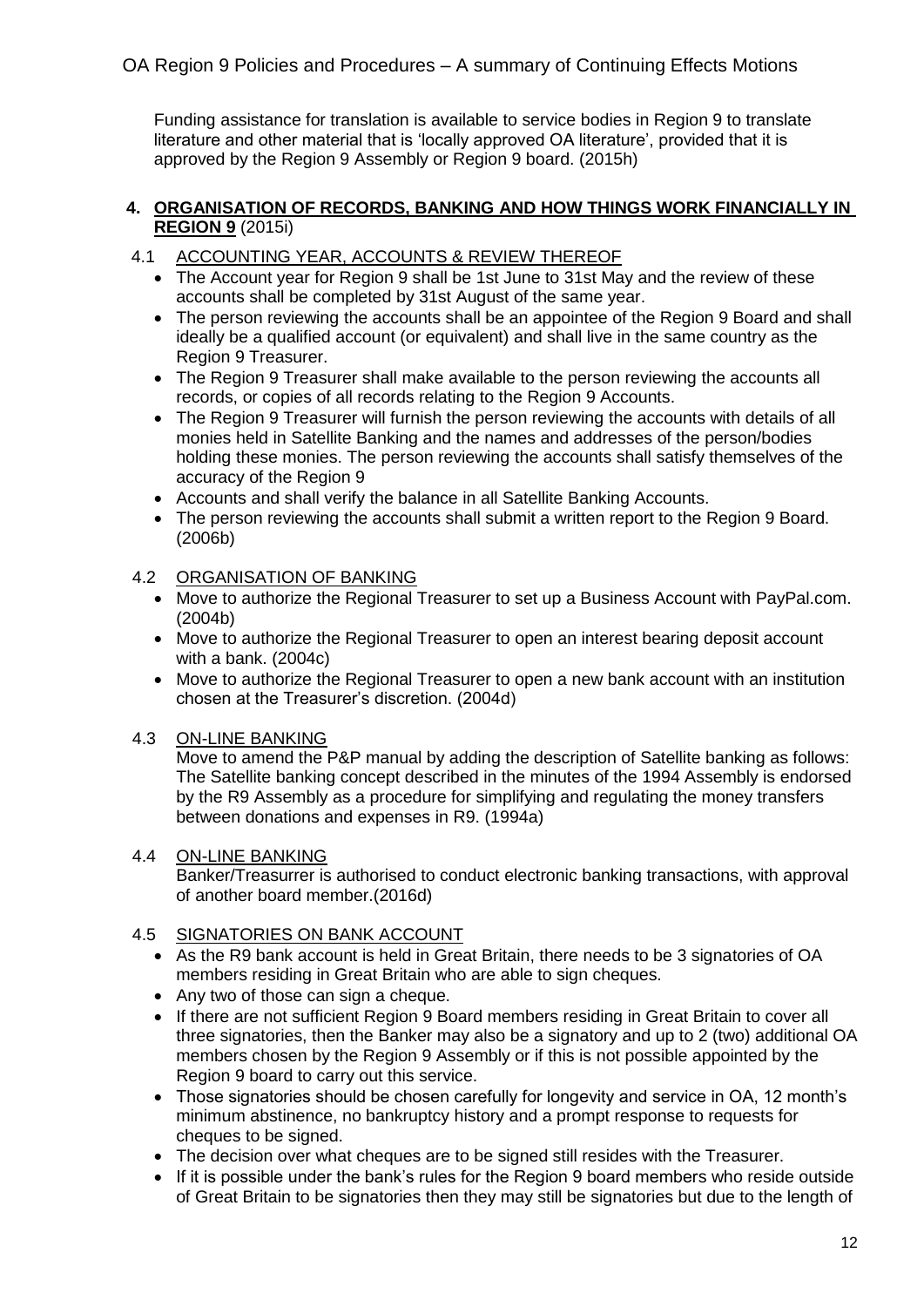time it would take to post cheques abroad it is still advisable to have sufficient signatories in Great Britain. (2012f)

• The authority to sign cheques/payment contained within the bank mandate must indicate that for amounts over €150/£100 the banker must have approval in writing (by email) of all three board members. This approval will indicate that the payment is within the Budget agreed by the assembly (2013o).

#### 4.6 REGION 9 FINANCIAL RECORDS

The region keeps adequate records to enable it to account for its income and expenditure accurately and report to the region. In particular:

- There is currently in place an excel spreadsheet workbook which has a specific layout and lists and records income and expenditure and converts all transactions into Euros, which the region uses as its common currency for ease.
- This workbook contains several sheets which enables the accounts and the list of contributions to be prepared easily.
- The current excel workbook can be replaced with an equivalent electronic 'package' that is universally accepted and can give the appropriate output by way of accounts and budget for the assembly i.e. the keeping of R9 Financial Records in electronic form.
- Physical file of Income and Expenditure vouchers / invoices / receipts.
- Permanent Notes File which includes final accounts for prior years, correspondence with the Inland Revenue, and other permanent items for reference.

## **5. REIMBURSEMENT OF EXPENSES PROCEDURES AND POLICIES AGREED** (2015j)

- Any member claiming payment from R9 needs to complete an expense claim form, giving details of the costs and attach any receipts or vouchers and submit this to the treasurer / banker for payment.
- Two sample forms of expenses are included in Section I.
- All claim forms need to be clear and where possible separate claims should be prepared for separate costs.
- Separate claims for different currencies where possible.
- All claims need to have the budget code entered.
- The claimant will need to submit their full claim via email to [treasurer@oaregion9.org](mailto:treasurer@oaregion9.org) and [banker@oaregion9.org.](mailto:banker@oaregion9.org)
- The Treasurer will consider all claims for validity and whether they are within the budget as set by the assembly before payment.
- The banker and any other cheque signatory will ensure validity before signing the cheque / bank transfer.
- Budget amounts for each line item are set at the R9 Assembly and are not transferrable.
- A cheque / bank transfer will be prepared and payment made to the claimant.
- Any monies that are received by the region should where possible be banked in full (with the exception of procedures at the R9 Assembly where Registration /  $7<sup>th</sup>$  Tradition / Fundraising can be used for pre-arranged and agreed expenses which fall within the budget).

## **6. FUND RAISING PRODUCT(S)** (2015k)

- Move that R9 shall have fund raising product(s) for sale. (1994b)
- The finance committee shall investigate and purchase OA Region 9 merchandise for sale at WSBC and other OA events, to raise funds for Region 9. (2002f)
- The Budget & Finance Committee, with approval from the R9 Board is responsible for initiating, investigating, purchasing, distributing, and tracking inventory on R9 fund raising.

## **7. MISC. POLICIES**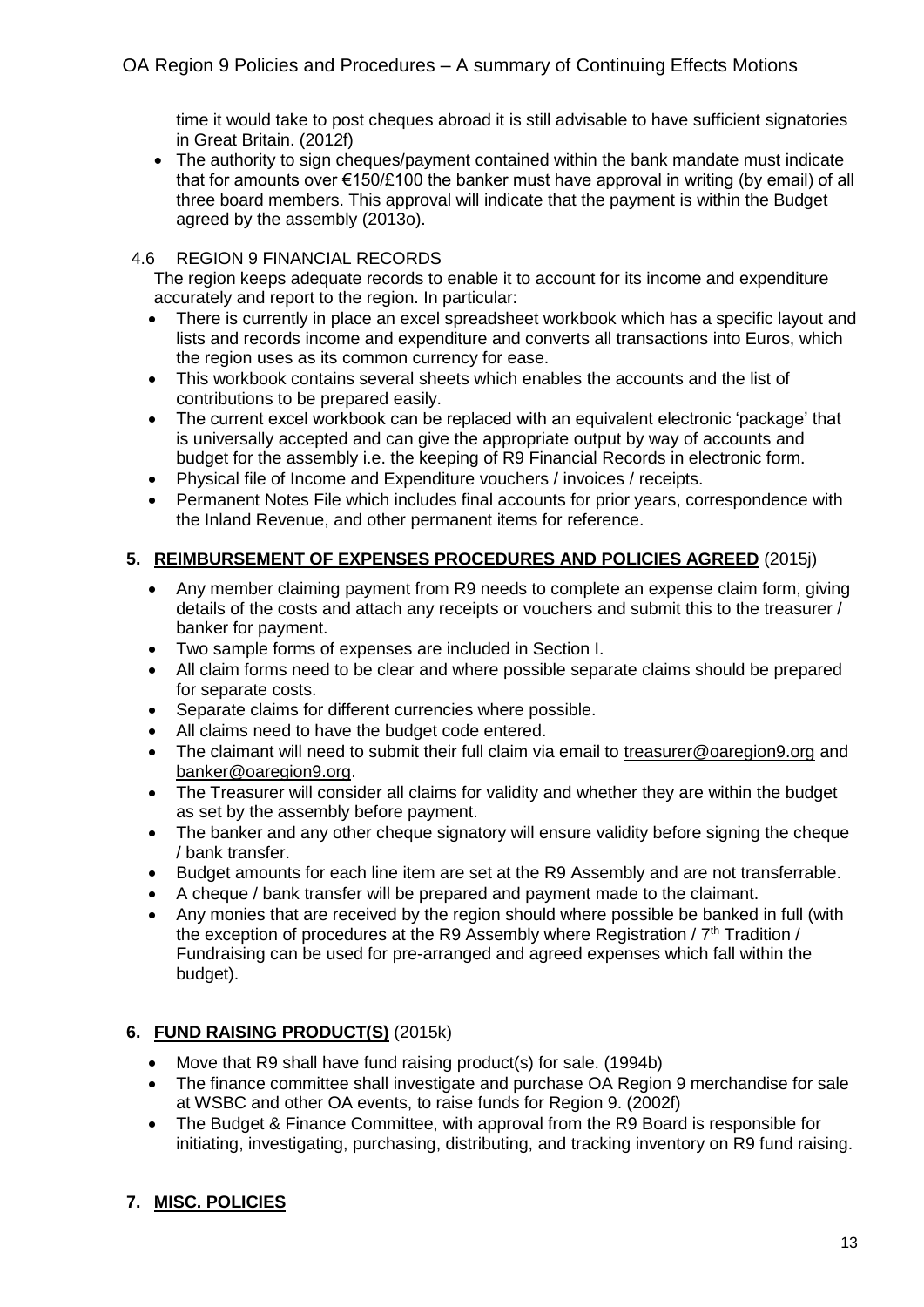OA REGION 9 POLICIES & PROCEDURES extracts that the committee should be aware of:

- 7.1 REGION 9 REPRESENTATIVE
	- The representative can ask the region for financial assistance, in case the cost of participating in the Assembly prove to be too high for their service body to cover.
	- The request has to be made within 2 months after receiving the Assembly invitation.
	- Note that the funds allocated for representative assistance are limited and there is no guarantee that the support will be granted to all those applying. (Part of 2010d)
- 7.2 SUGGESTED CONTRIBUTION SPLIT
	- Donations to be divided 70/30 between service/delegates, unless otherwise specified. (1989d)

#### 7.3 SUGGESTED CONTRIBUTION TO REGION 9

- To suggest to all Region 9 groups and service bodies that they aim to contribute a minimum of 5% of their annual income to Region 9.
- The suggested contribution, however it is to be paid, payable before 1st September each year. (2009c)
- A standard letter of receipt of contributions to Region 9 is hereby attached as K1 and is considered as part of this policy.

#### 7.4 SUGGESTED CONTRIBUTION TO WSO

 Adopt a suggested contribution per group to WSO however it is paid of equal to 1/3 of its contribution to Region 9. (2006i)

#### 7.5 AD-HOC PAYMENTS FOR MISCELLANEOUS BY COMMITTEE CHAIRS

 That Committee Chairpersons can spend up to EUR 110.00 (GBP 73.33) for Region 9 with written (includes email) prior permission from Assembly, Region 9 Board. (2006g)

## 7.6 OA OVERALL SERVICE STRUCTURE

The following statements were adopted.

- Under the current structure we do not recommend breaking up into further groups.
- Recommend Option 1. To consider carrying on as is.
- Recommend that the assembly seek to improve communication during the year and that the strategic planning groups specifically work on this as action items.
- For now we do not foresee the development of an OA International and believe it is in the best interest of countries in Region 9 to maintain representation at WSBC.
- We recommend that Region 9 Assembly take action to promote an increase of contributions to Region 9 and World Service Office.
- We do not recommend country autonomy at this time.
- In the long term we see Europe & Eastern Mediterranean as one group and Africa and Asia as separate groups. (2000c)

## 7.7 REGION 9 FUNDS TO BE USED LOCALLY

• In the event of an Intergroup having on hand funds raised for Region 9, these can, with permission, be used for Region 9 purposes in that country without going through central account. (1983d)

## **VI. Website**

#### REGION 9 WEBSITE DOMAIN NAME AND HOSTING

Region 9 domain name is OAregion9.org. Region 9 shall pay for hosting a website and the associated costs. (2016a)

#### PUBLICATIONS POLICY

Every registered Service Body within Region 9, as well as the WSO or other Regions, can submit material to place on the Region 9 website. (2008l)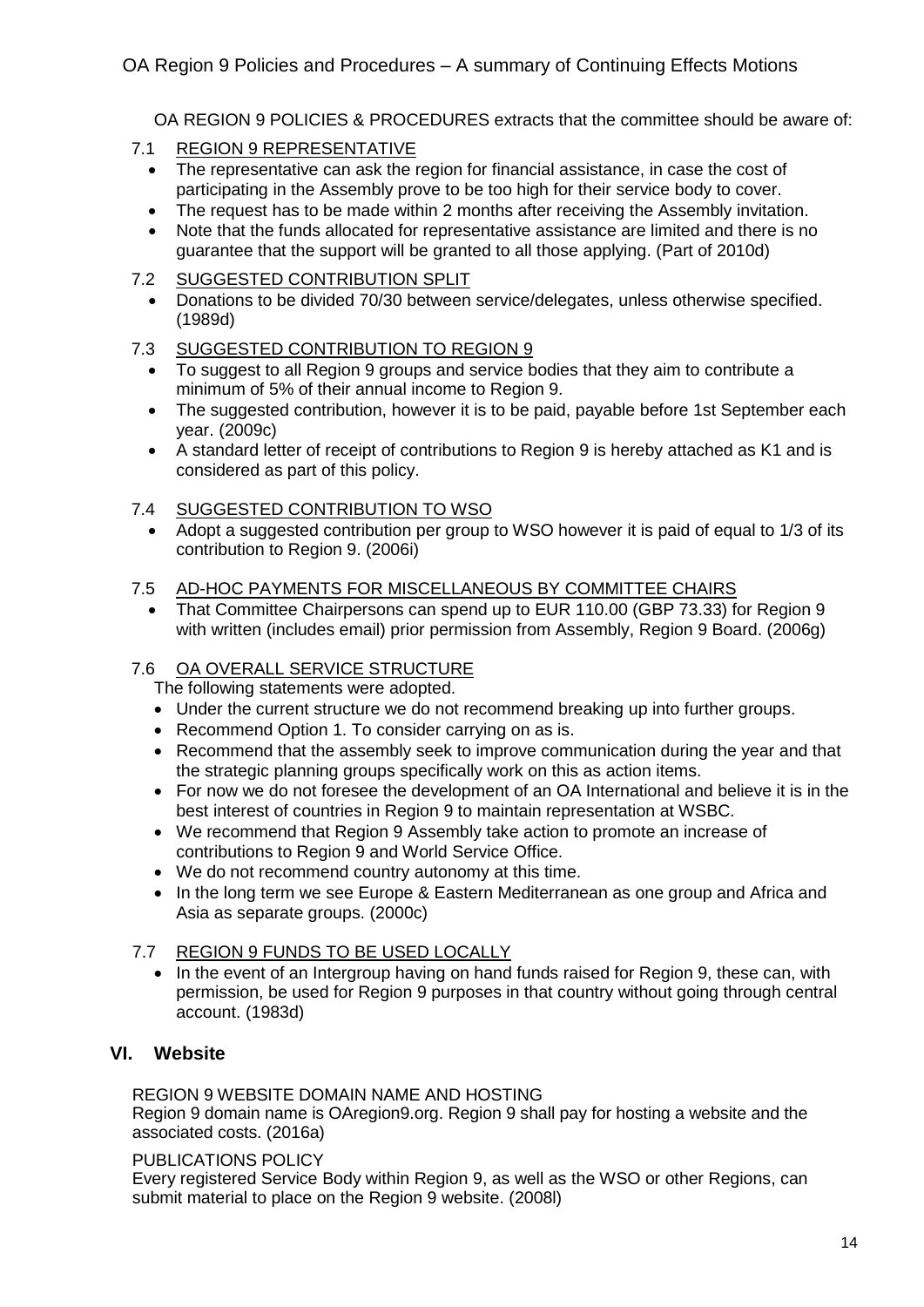The Region 9 website should include a document explaining the procedure for application to the Region 9 General Assistance fund. (2009a)

#### MAINTAINING ANONYMITY

The Region 9 Electronic Communications Committee Chair and the Region 9 Secretary will ensure anonymity is maintained when publishing material from registered Service Bodies within Region 9, WSO or other Regions. (2008m)

Officers are encouraged to utilize their assigned generic Region 9 email for sending and receiving emails. (2016b)

#### NOTIFICATION FOR FUNDING FOR TRANSLATION

The Region 9 Website should include the "Notification concerning Application for The General Assistance Fund (includes financial assistance for translations and printing) as attached to this motion. (2010a) (2013f)

The Region 9 Website should include the document "How do service bodies trying to translate OA literature apply for financial assistance from Region 9?" (Refer Appendix) (2010c)

#### **VII. Service Bodies**

MANUAL FOR NATIONAL /LANGUAGE SERVICE BOARDS

Motion adopted that Region 9 should produce a Manual for National and Language Service Boards, including sample Bylaws, that allow flexibility and options for different needs, with examples from bylaws already established and from the current draft. (2001b)

Move that the Assembly adopt the outline of the guidelines as revised for National/Language Service Boards. (2002a)

Adoption of the Guidelines for National/Language Service Boards under the title Region 9 Manual: Guidelines for National/Language Service Boards and also publish it on the Region 9 Website. (2005c) (2015s)

#### NEW GROUPS & CONTACT WITHIN REGION 9

When new groups emerge in R9 the Chair and Trustee will encourage neighbors to help each other and use money from their budget, if available, to promote service visits from an existing IG or NSB to these new areas of OA activity. (1996g) (2013e)

#### RESTRUCTURING WSBC

This Region believes that restructuring decisions should take account of both cost and principle – they are equally important. (200f)

#### REGISTER OF SERVICE BODIES AND ATTENDANCE TO BE INCLUDED IN ASSEMBLY MATERIALS

The Assembly Materials of Region 9 are to include a register of Region 9 countries with details of Intergroups in each country and the current number of groups, also including details of when the service body was represented at Region Assembly. (2010c)

## **VIII. Public Information**

#### REGION 9 WEEK

Move to adopt a Region 9 week to think of our members and the still suffering compulsive overeater. Also in view of our geography, countries, states and language barriers within our Region to think about OA members who may be living in troubled or poor areas. (2006e)

The first week of September is designated as Region 9 week. (2008c)

## **IX. Word Service Business Conference & WSO**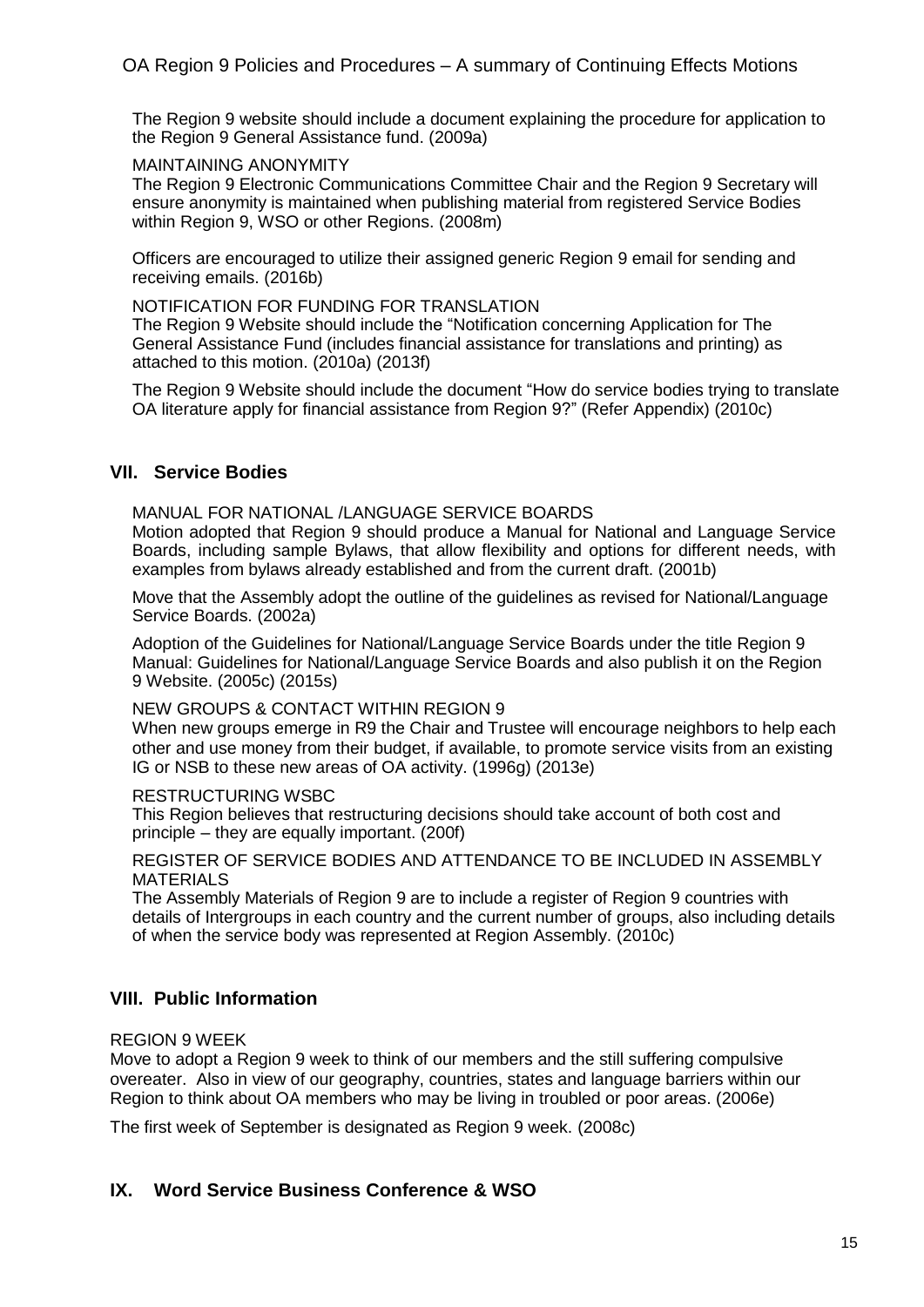#### FUNDING OF REGION 9 CHAIR TO WSBC

Region 9 Chair to attend every World Service Business Conference. (1989h) (2015t)

REGIONAL DELEGATES TO WSBC

- 1. If the Region is represented by less than forty percent of its Intergroups, up to 5 additional delegates to WSBC could be selected.
- 2. Preference shall be given to Delegates from Intergroups and service bodies that otherwise will not be represented.
- 3. If there are no candidates from those Intergroups, the Region 9 Assembly will select the candidates from among its voting members who will be able to attend WSBC.
- 4. The selection of candidates will be made at the yearly Region 9 Assembly.
- 5. All candidates have to comply with the qualifications for delegates in the Bylaws OA, Inc., Subpart B Article X Section 3), c), 1) in that "each delegate/alternate shall have at least one year of current abstinence and at least two years of service beyond the group level," Additionally, in keeping with WSBC Policy Manual 1988a Section 3) c) Delegate candidates shall "be selected for judgement, experience, stability, willingness and for faithful adherence to living within the concepts of the Twelve Steps, Twelve Traditions and Twelve Concepts of Overeaters Anonymous. It is further suggested a World Service delegate be a current or past representative.
- 6. Intergroups that submit candidates to be selected as Region 9 Delegates to the WSBC have to file an application at least 60 days prior to the Region 9 Assembly where the selection will be made.
- 7. All applications are to be sent to the Region 9 Treasurer.
- 8. The funding of the Region 9 Delegate will depend on the availability of funds. If the funds are available the Region 9 Delegate to the WSBC will be funded according to the Policy and Procedure 1996h.
- 9. Prior to selection of the delegates, the Treasurer will inform the Assembly of the funds available for this purpose.
- 10. The number of delegates selected will depend on the funds available, but in any case shall not be more than five. (2006c)
- 11. The Treasurer will inform the Region 9 Assembly of candidate applications on the Friday. The Assembly will make a selection from among those having filed the Application provided they meet the requirements. If it is determined R9 is able to send more delegates than have applied, additional delegates shall be elected as per 3 above from the R9 assembly voting members which shall include R9 officers provided these candidates meet the requirements.
- 12. The delegate/s representing Region 9 as a whole will be expected to:
	- a) Register for WSBC (WSBC Policy Manual 1991a Section 3 "by March 1"). Make travel and hotel arrangements in advance in consultation with the R9 Treasurer. Submit expense reimbursement forms to the Treasurer as soon as possible. Be prudent with use of R9 funds while participating as a delegate.
	- b) Vote during group conscience business meetings at WSBC in a manner in keeping with WSBC Policy Manual 1988a Section 3 d) and e) which states delegates "may be instructed as to the desires of the [region]." "As participants, delegates shall not be bound by the wishes of their [region], but should not vote against these wishes unless situations arise at the Business Conference that make it necessary for the best interests of Overeaters Anonymous as a whole."
	- c) Participate in a WSBC Committee during conference and follow up committee work during the following year. A committee preference form, submitted by the delegate (by April 1 in order to be considered for committee membership – see WSBC Policy Manual 1991a Section 3) should give consideration to where other R9 delegates are serving so as to spread R9 committee participation across the various WSBC committees. If necessary, the delegate may be asked to serve on a committee other than their choice.
	- d) Delegates should be willing to serve as part of the Reference Subcommittee, the Region Appeals Committee, and/or assist with R9 7th Tradition fundraisers if asked to do so.
	- e) Write a report on their activities as Region Delegate and submit that report to the region representatives (and their own service body) within 45 days of close of conference. It is suggested this report be sent electronically to the R9 representatives. (2015u)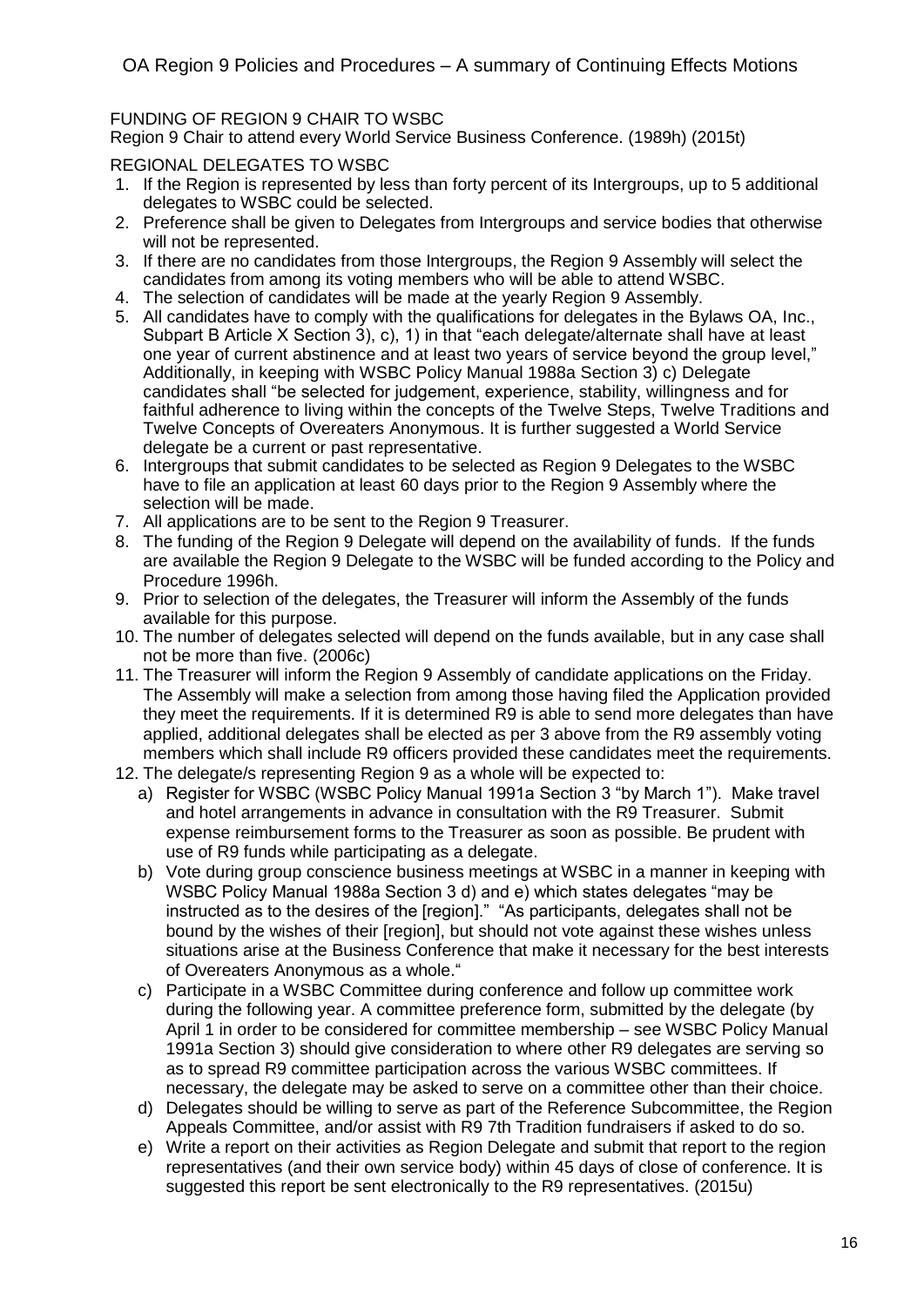## **X. Convention**

DURATION OF CONVENTION & MISC Length of Convention at the discretion of its host SB. (1991) The annual Region 9 Assembly will be held within Region Nine. (2015v)

## **XI. Miscellaneous**

REGION 9 OFFICE

Move to adopt a policy to prepare guidelines for setting up an office. (1995k)

WSO ENCRYPTION PROGRAM TO SAFEGUARD ANONYMITY & PERSONAL DATA Move to implement an encryption program within 3 months to allow for secure transmission of all online meeting updates, between the computer at which the data is entered and the WSO server. This program will further safeguard the anonymity of members whose personal data appears on the update form. (2002i)

#### NOTEBOOK

Region 9 will cease to publish the Notebook. (2004e)

REGION 9 NEWSLETTER

- Region 9 Assembly to implement a newsletter.
- The newsletter is to be produced at least once a year, after the assembly.<br>• This Region 9 Newsletter might include articles written by the Region 9 Co
- This Region 9 Newsletter might include articles written by the Region 9 Committees, the Region 9 Representatives, the Region 9 Board and the R9 Trustee as well as news about the assembly itself that is not included in the minutes, and other features and articles relevant to the region.
- The R9 Newsletter is recommended to be 2 pages in size with one page divided equally and to be devoted to articles from the Region 9 Committees.
- The other page to be devoted to articles submitted by representatives attending the assembly or the R9 Board / Trustee.
- The Newsletter will be assembled by an appointed member of Region 9 who will be called the Newsletter Coordinator and the R9 Secretary.
- Articles should be submitted within 45 days of the assembly.
- $\bullet$  The newsletter will then be produced within a further  $-30$  days, reviewed by the R9 Board & Trustee and then placed on the Region 9 website. (2010e)
- The Newsletter Coordinator shall furnish a written activity report to the annual Region 9 Assembly (2014a).

## REGION 9 ARCHIVES

Region 9 Archives contains the history of Region 9. This is held by a Region 9 member (2014b)

## **XII. Chronological List of Motions**

Overeaters Anonymous Region Nine Summary of Continuing Effects Motions is available at www.oaregion9.org or by e-mailing the Region 9 Bylaws Committee Chair at bylaws@oaregion9.org.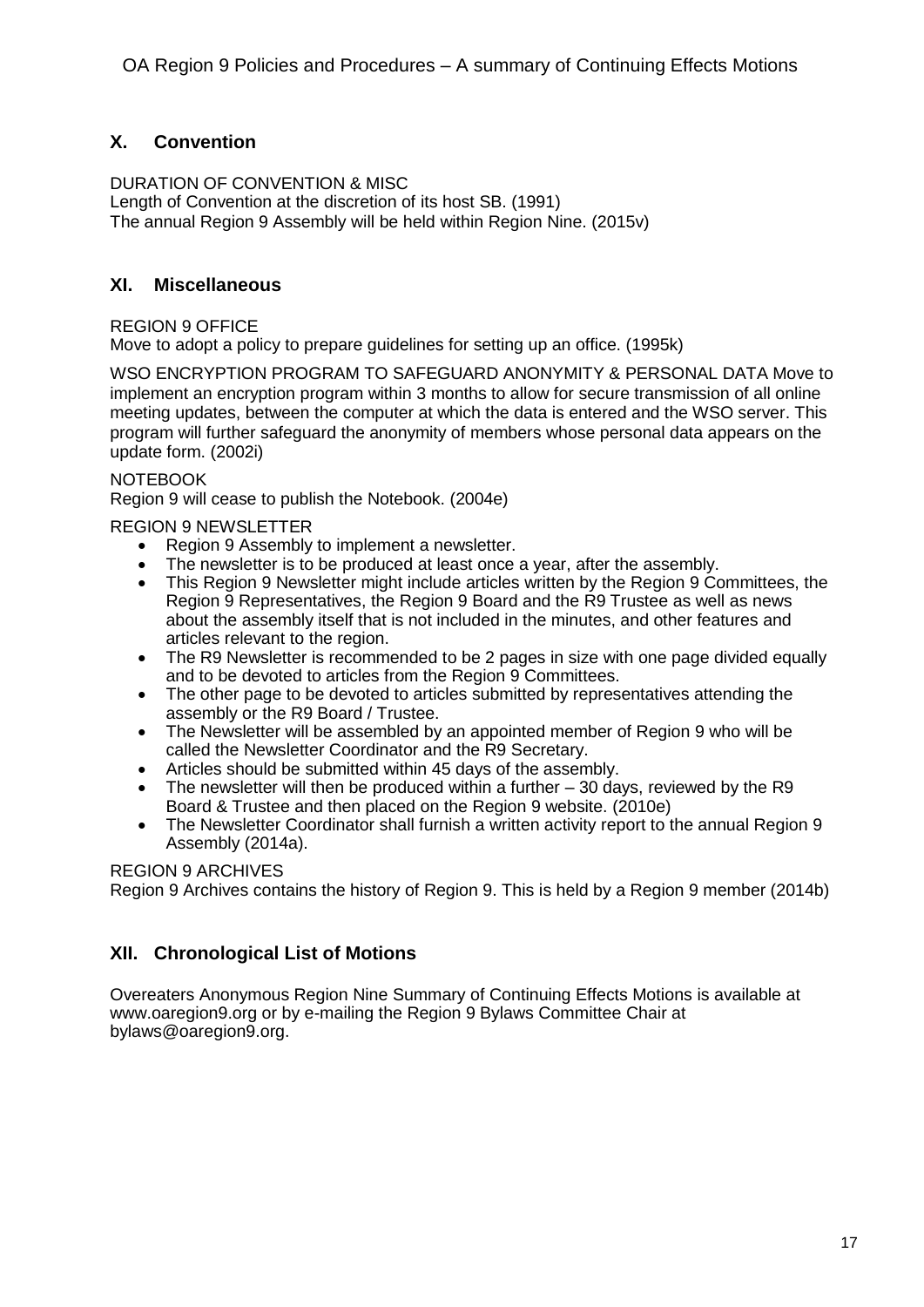## APPENDIX A

## **OVEREATERS ANONYMOUS REGION 9 Procedures and Suggestions for Hosting Region 9 Assembly and Convention – (Last updated September 2014)**

This document has been prepared by Region 9 members who have helped to organise previous Region 9 Assemblies and Conventions and whilst it is not intended to cover every eventuality, we hope it will be helpful for service bodies considering taking on this service so they know what to expect and for those in the process of organising to be a useful starting point for your committee discussions. This document will mostly concentrate on the Assembly part and leave the Convention part more open for your service body to arrange.

## TABLE OF CONTENTS

| <b>Section</b>                             | Page           |
|--------------------------------------------|----------------|
|                                            | 2              |
|                                            | $\overline{2}$ |
| Assembly Guidelines & Responsibilities for | 3              |
|                                            | 3              |
|                                            | 3              |
| Venue and Room Requirements                | $\overline{4}$ |
|                                            | 4              |
|                                            |                |
|                                            | 5              |
|                                            | 5              |
|                                            | 5              |
|                                            | 5              |
|                                            | 6              |
|                                            | 6              |
|                                            | 6              |
|                                            | 6              |
|                                            | 7              |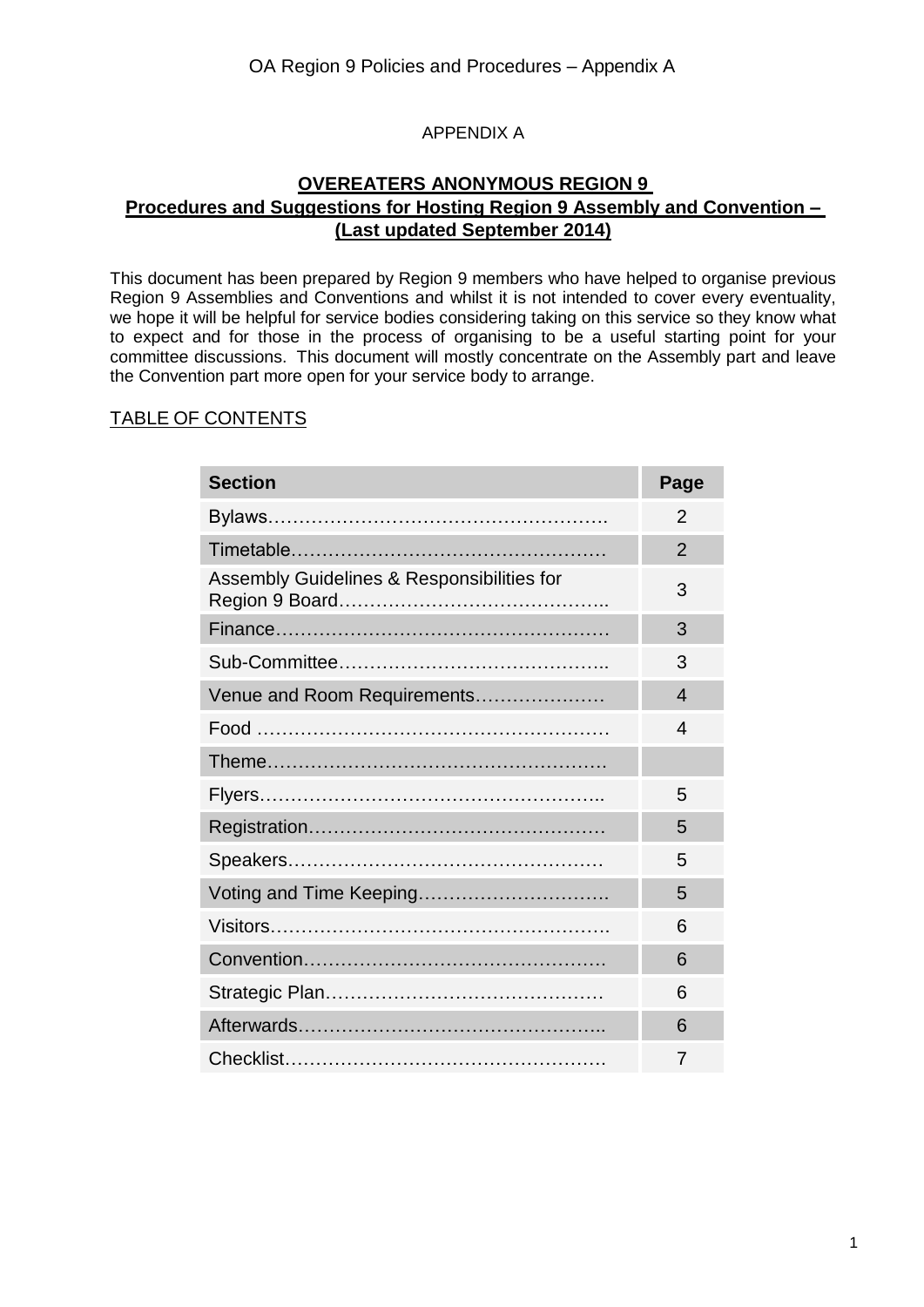## **BYLAWS**

Extract from Article V of Bylaws (following 2010 Assembly)

*Section 1*

*Region 9 shall hold one Assembly per year.*

*A Region 9 Convention may also be held in conjunction with the Region 9 Assembly if the hosting Intergroup or National/Language Service Board is in a position to do so.*

#### *Section 2*

*Notification of this Assembly shall be mailed or emailed to all member groups, Intergroups,*

*unaffiliated groups and National Service Boards at least six months prior to the date of the Assembly. The notification will include an invitation to the Assembly from the organising committee, the registration form to send a delegate, a blank new business motion, and bylaws amendment motion.*

Even though the Bylaws state that the notification need to go out 6 months prior to Assembly – there will be considerable organization beforehand and so it is best for the Region to let the fellowship know about the Assembly arrangements as early as possible to help facilitate travel arrangements and keep travel costs to a minimum etc and thus encourage attendance. The following are some suggestions:-

## **TIMETABLE**

## 2 YEARS IN ADVANCE

- Service bodies need to be thinking about whether they can host the Region 9 Assembly a few years in advance of the assembly they might host. The service body will need to consider whether they have enough willing members to arrange what is necessary.
- The service body will need to do some research on the venue as to times available / costs / facilities / travel arrangements some two years in advance of the assembly. The venue needs to accommodate the assembly room, the committee rooms, representatives accommodation. It does not need to be lavish. It does however, need to accommodate OA members food plans, be clean and functional and reasonably easily to access by public transport.
- The service body will bring this information to the Region 9 Assembly that same Autumn to be considered by the Assembly along with other service bodies.
- The Assembly will consider the date and venue suitability as well as the committee arrangements together with other service body proposals at that stage and will discuss and vote on all the proposals.
- The place and date of the Region 9 Assembly will be at the latest established at the Assembly prior.
- If successfully elected as R9 Assembly host, and once the date is confirmed then the committee need to book the venue as soon as possible.

## ONE YEAR PRIOR

- The hosting service body committee should then begin to put in place the various details of the Assembly and Convention. They will need a theme, speakers, packs of materials for the Convention if necessary, timetables for the weekend, meeting rooms etc.
- Confirm the theme with the Region 9 Board

## NINE MONTHS PRIOR

 Ensure the flyer, invitation and registration forms has been prepared and sent to Region 9 Board 6 months in advance of the Assembly

## SIX MONTHS PRIOR

 Over the next few months, work on the finer details of the assembly, arrange speakers and any materials you need (voting cards, badges, handouts, etc), exact timetable for convention, liaise with venue, and receive registrations.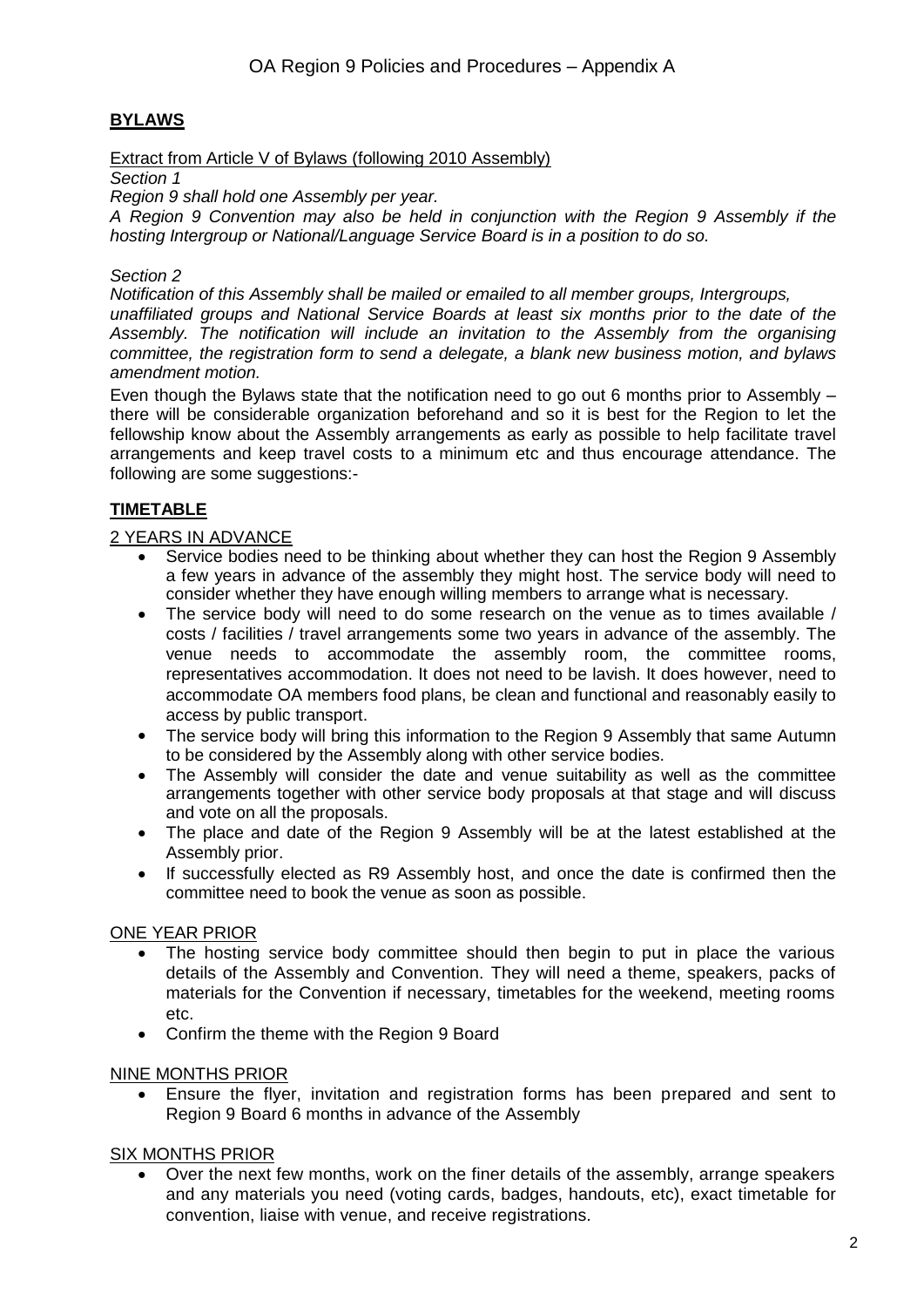#### SIX WEEKS PRIOR

Liaise with R9 Secretary regarding numbers of attendees

#### **ASSEMBLY GUIDELINES AND R9 BOARD RESPONSIBILITIES:**

- The Region 9 board are responsible for organising and assembling the materials that the representatives will need for the assembly itself. The hosting intergroup do not need to get involved in the details of the assembly itself. However, the Chair and some of the organisers of workshops will often need various 'handouts' and schedules.
- There is usually 20 30 in attendance at the Assembly and to carry 20 30 copies of each piece of paper is often not possible due to air craft weight restrictions etc. If possible please arrange with the Chair if anything is needed to be copied – ahead of the Assembly.
- Once the venue has been organized the Region 9 Board members and OA Region 9 representatives will book their own accommodation directly with the venue and sort out who they are sharing a room with. Traditionally members will share rooms whenever possible to save costs.
- The hosting service body decides on the theme for the Convention (check with R9 Board).

#### **FINANCES:**

- Region 9 will pay the expenses for attendance of the Region 9 Board (Chair, Secretary & Treasurer) which will include travel and accommodation and food for the Assembly & Convention. (Wed – Sun)
- Assembly registration fee will be collected by the Region 9 treasurer and will go to Region 9
- This will go towards the various expenses that the Region covers and will be included in the income as covered in the Region Budget.
- The service body that organizes the Assembly will collect any Convention registration fee following the Assembly. This should cover any costs that the Convention will incur. The Convention has historically made a considerable contribution to Region 9 after the Assembly / Convention by the hosting service body which is part of or the entire surplus for the Convention.
- To keep costs down often documents are printed by the hosts to save on luggage weight costs, if you are asked to print items, please consider printing each document on to a different colour paper as it helps delegates to easily identify documents.

## **SUB COMMITTEE**

- As you will be working as a Committee and are part of a Fellowship, please follow the Traditions, making all decisions by group conscience and unanimous agreement wherever possible. Members are expected to liaise closely with each other, consulting with the rest of the Committee when making decisions that affect the Assembly and/ or OA as a whole.
- A subcommittee to organize this sort of event is ideally made up of 4-6 OA members (less people means a lot of work for only a few people, too many and it becomes unwieldy)
- It is useful to have a chair for the committee to oversee the timetable and liaise with the R9 Board and a secretary to make notes of all telephone discussions / meetings / decisions made
- If you correspond by email, it is helpful to keep to one subject per email and to ensure that the subject is clear

## **VENUE REQUIREMENTS**

 With regard to the room for the assembly meeting and any ancillary rooms for the committee meetings – it is normal for the Hosting service body to try to arrange with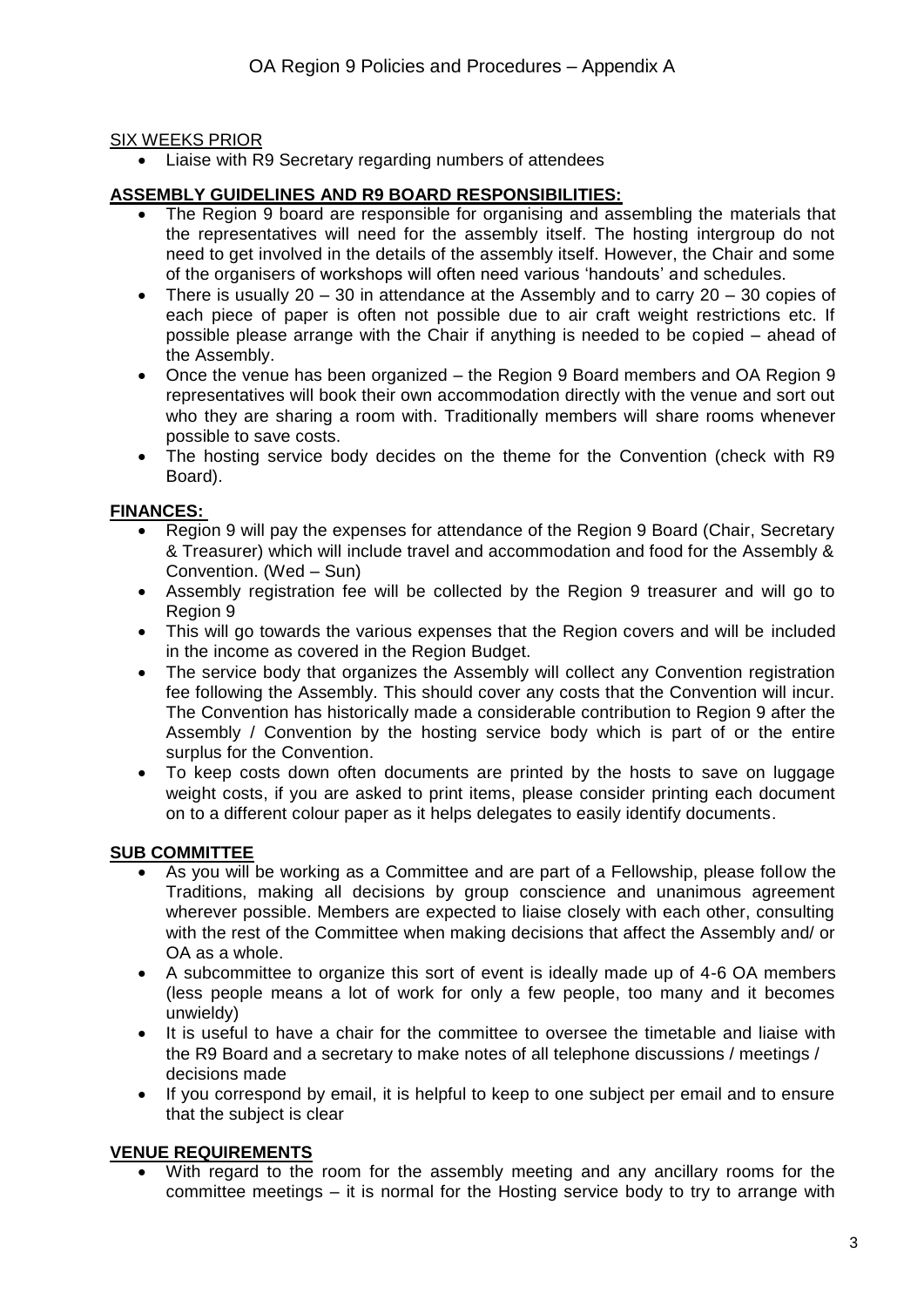the hotel / venue that these rooms will be free as part of the organization of the weekend.

- This needs to be given careful consideration as there are no funds in the Region 9 budget to cover this aspect. We arrange the hotel in the autumn partly to accommodate the fact that it is cheaper than the summer. Hotels often accept that if a group takes their full quota of rooms – that is enough to then grant them use of the necessary meeting rooms to hold the assembly.
- Establish the no of representatives registered with the Region 9 Secretary approximately 6 weeks before the Assembly. Keep in touch with the Secretary after this date for late registrations. (Recently – this can be as many as 25 attendants to the Assembly + visitors).
- Organise the meeting room so that there is a meeting table space and chair available for each representative – arranged in an oblong style so that the Chair, Parliamentarian, Secretary and Treasurer can be seated at the 'top' of this oblong and thus see the representatives for voting and recognition purposes.
- Several people may be using laptops and will need access to power points (please do not agree to any additional rooms costs though without discussing with R9 board first).
- Each representative needs a card in front of them that shows their name, service body and / or Country that they are representing - that will be visible in front of them while they are seated. (NB It is not a requirement but in the past sometimes these cards have had the National Flag on them also).
- The representatives will also require a name badge that they will be required to wear to all meetings in order to be recognized. This will normally be on a string so that it can be hung around the neck or on a clip so that it can be pinned to the representative's clothing.
- The hosting service body prepares these at the same time as the cards for the places.
- The Chair will normally require a flip chart and pens and flip chart pad to use at the Assembly. This will need to be organized by the hosting service body.
- There may be call for one / two microphones depending on the room.
- Occasionally the Chair / Secretary / Treasurer may require an overhead projector. Once again there is not a budget for these items in the Region 9 finances so it is a good idea that if there is a charge, that we know what they are ahead of time so that the Region 9 Board can make the decision of whether to have these services or not. Often hotels try to raise their revenue / re-coup their expenses by charging for these sorts of services. Region 9 avoid this if at all possible and at best pay only a minimum.
- Committee Meetings are usually held in a different room from the Main assembly room and often are several small rooms so that each committee has enough space to work without disturbing each other.
- The R9 Board hold a meeting at the end of the Assembly, please ensure there is a suitable room for up to 6 people.

## **FOOD**

- Be very clear from the outset about our specific needs (e.g. people bringing in their own food, buffet style meals) and ask the hotel how they would propose to cater for them.
- Discuss a menu, first with the committee and then with the hotel. Usually sugar-free, most sauces served separately, and some wheat-free, dairy-free and vegetarian options.
- Served buffet style works best for all meals. A label in front of dishes on the buffet is helpful saying e.g. "Chicken Stir fry, sugar and wheat free". It is normal to give the hotel clear guidelines with regard to the food and to monitor this closely near to the date, preferably by agreeing menus.
- Meal times need to be discussed with venue and R9 Board so that the timetable can be worked out.
- It is also useful to provide details to delegates about proximity to supermarkets etc.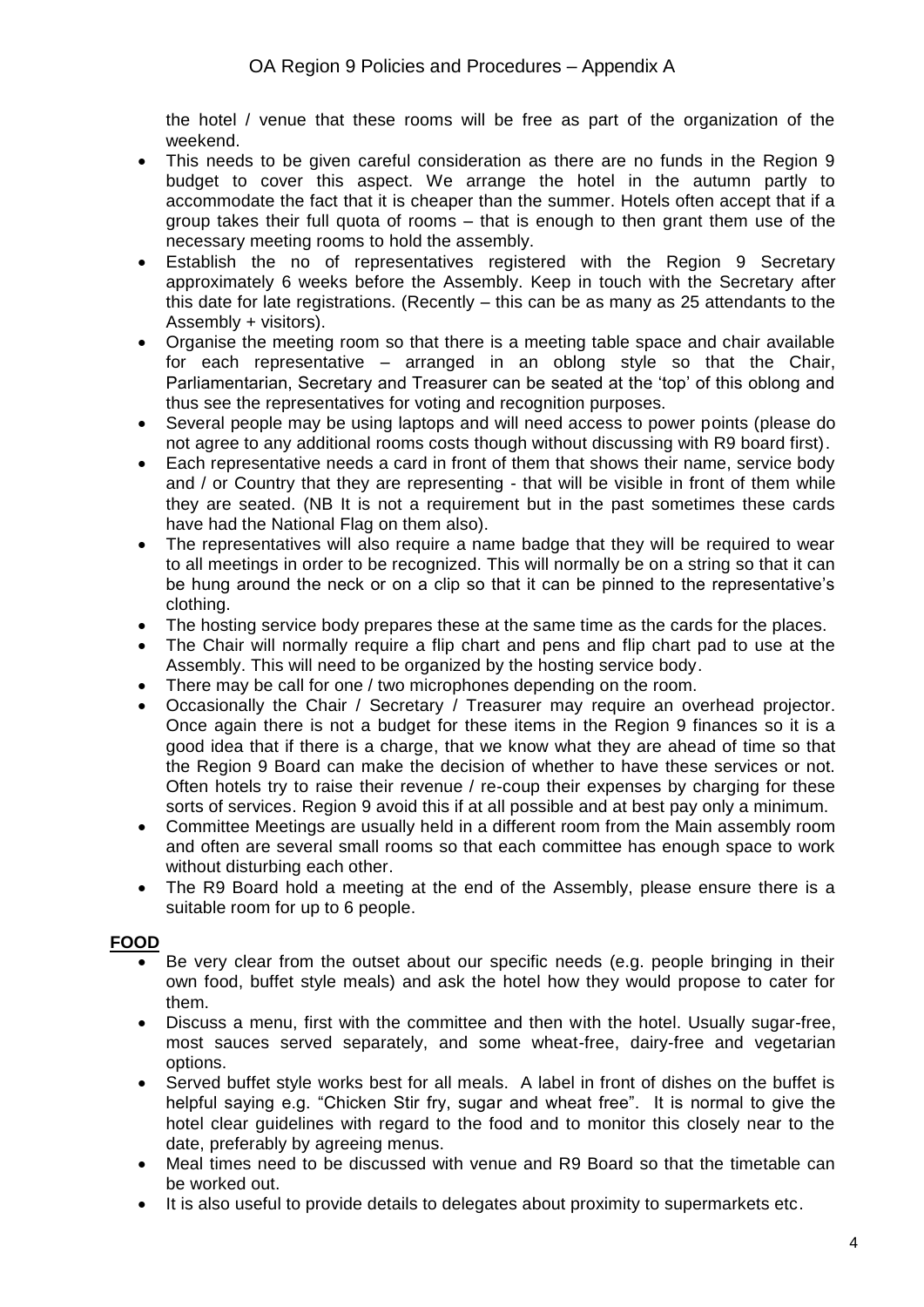## **FLYERS**

- Put at least 2 contact numbers / 2 email addresses on the flyer and preferably 3. One mobile, one landline and two email addresses is ideal.
- Put an address on where people can send the completed representative registration forms and cheques.
- On the booking form put in a section where they can indicate if they are booking for the Assembly / Convention or Both.
- Put a deadline to receive registrations / book with hotel.
- Put details of the nearest train station and airport, plus the venue postcode for those driving with satellite navigation.
- On the flyer put some directions and or a map.

## **REGISTRATION**

- It is obviously preferable to get as many registrations in early as possible, although be prepared for some at the last moment.
- Be prepared for quite a lot of enquiries, (often asking about things that you have carefully written on your flyer!)
- Keep a note of who is paying for which day(s) as this obviously affects the money distribution at the end).
- Have a cash box with a float at the Assembly / Convention itself.
- Name badges which also indicate which service body they are representing or if R9 Board member or visitor.

## **SPEAKERS**

- The Board will be on call to take part and speak at workshops during the Convention.
- They have been elected as R9 Board members and act in that capacity but they are first and foremost OA members in recovery. Please use that recovery. It is important that service is 'seen' by those attending the Convention – albeit not in a grandiose way. When OA officers are seen to take part in the business part as well as the convention – it spreads the message of the necessity of service.
- Often there are motions passed at the Assembly which need circulating to the fellowship as soon as possible. Please consider this when scheduling your Convention workshops / meetings.
- Speakers may need to be timed, have a timer available in case.
- It is best for speakers to be qualified by the committee prior.
- Please ask speakers stay within the spirit of the Traditions, e.g., no reference to outside issues (such as mentioning by name books, therapies, religions, other weight loss programmes, or undue focusing on such outside issues).
- Some thoughts for speakers when they introduce themselves:
	- 1) How long have you been in programme?
	- 2) How long have you been abstinent?
	- 3) Define this abstinence, what it is for you.
	- 4) Outline your physical recovery, weight loss / (gain if anorexic) , how long maintained
	- 5) Describe the daily actions that you take in order to maintain this recovery.
	- 6) Then move onto the topic, following the format of what you were like, what happened, and what you are like now as it relates to the topic. OA members especially like to hear about what you actually did or do to keep well or to change in respect of the topic.

## **VOTING AND TIMEKEEPING**

 At the Assembly votes will need to be taken and possibly ballots which need to be counted by people who are not eligible to vote. Please discuss this with R9 Board and see if you need to have any coloured card on hand, voting ballots, boxes to collect ballots in and non-voting members able to assist with this.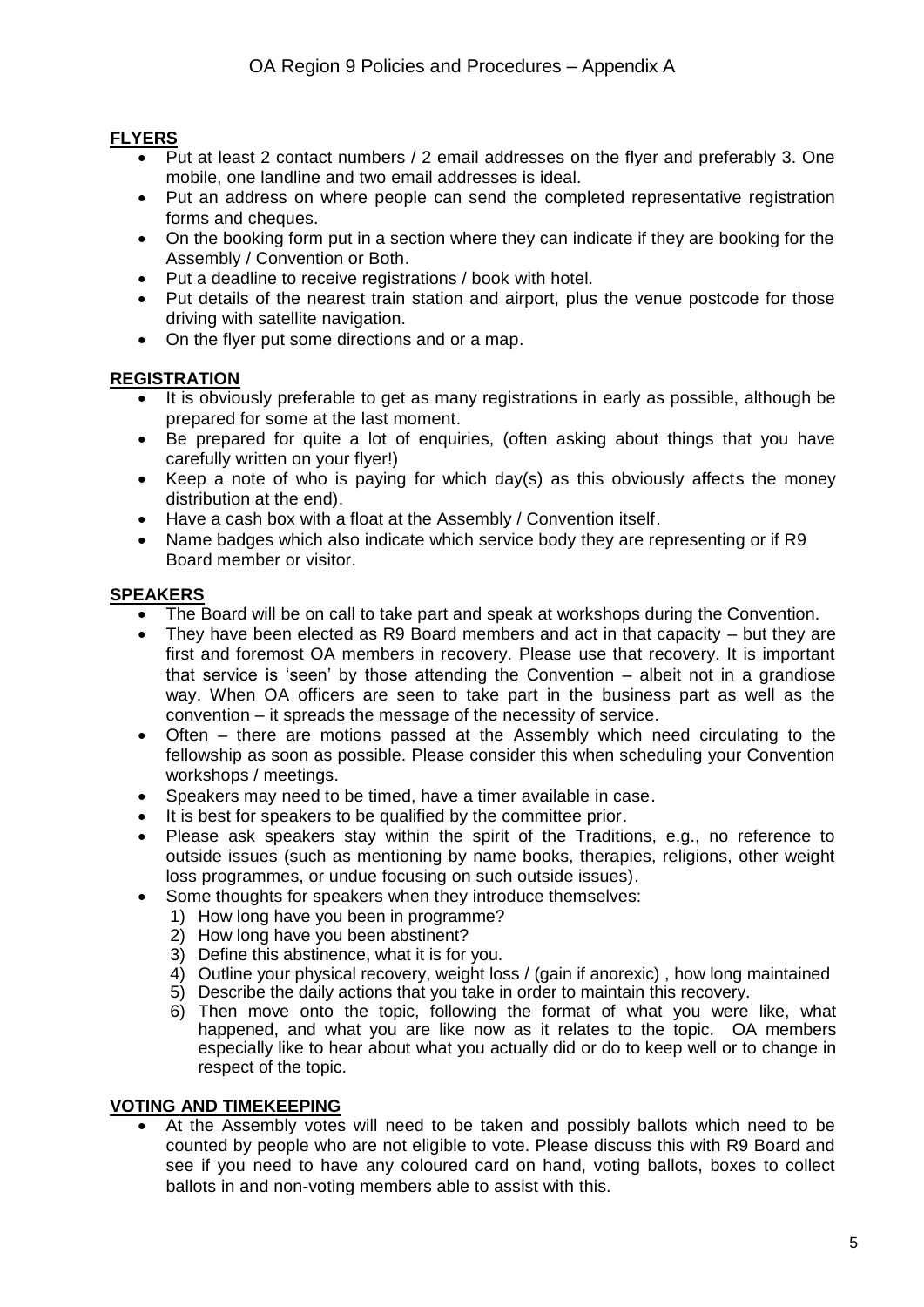A non voting member with a stopwatch and a bell available as a timekeeper is very useful especially during the Assembly.

## **VISITORS**

- Visitors are welcome to attend the Assembly and Convention, at the Assembly it is important that they are not seated with the representatives at the table but preferably in a row / seats behind or at edge of room.
- Visitors should leave the assembly room if they wish to talk to one another.

#### **CONVENTION**

The convention is best described by those who have attended a number of conventions, and we recommend speaking to previous organizers.

It is worth considering the following:

- Early Bird and Night Owl Meetings (during assembly as well as convention) the easiest way to arrange these is with a Pocket Reference Guide and a list of topics (see Strategic Plan if you need inspiration)
- Translating Speakers into your local language
- Free Time
- Entertainment on Saturday evening, this has been done in many forms plays, meetings, celebration of recovery, free time, dancing, singing, all sorts!

#### **STRATEGIC PLAN**

We have a Strategic Plan – many in OA don't know what it is or what we are trying to achieve in having it. This can be used as the theme of the Convention by incorporating just one aspect of that plan:

- Strong Meetings,
- Committed Service Bodies,
- Public & Professional awareness
- Financial Health.

Has the OA bicycle been translated into your language? – In the past we have displayed two big poster drawings of this if possible please by a willing local volunteer– one in your language and one in English!

#### **AFTERWARDS**

Please consider the best way to get feedback from R9 Board and representatives so that we can offer any suggestions for things that do or don't work to future hosts. Please ensure if you get feedback from delegates or your subcommittee that this information is then given to R9 **Board**